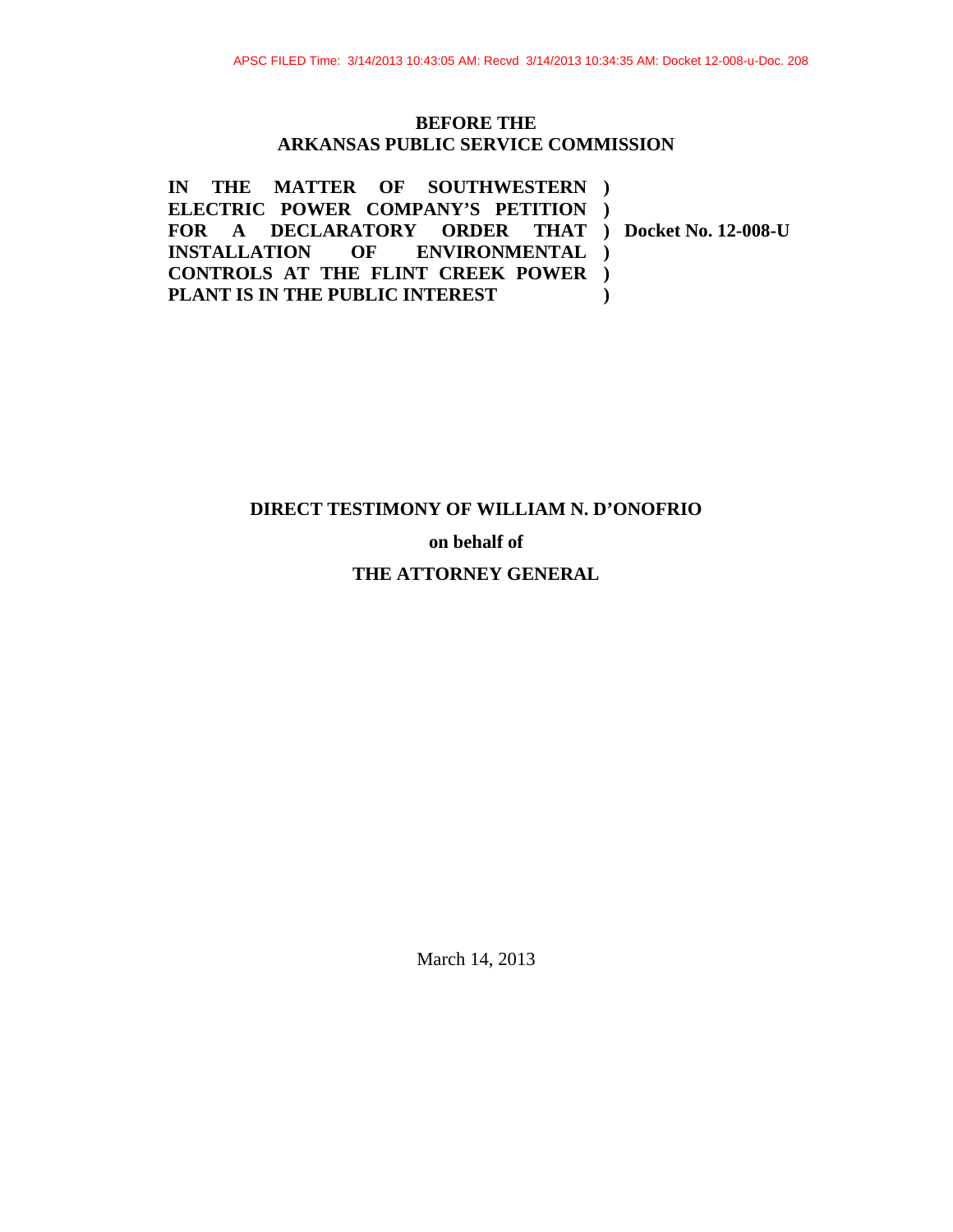# **TABLE OF CONTENTS**

| IV. GENERAL COMMENTS FOR THE COMMISSION'S |  |
|-------------------------------------------|--|
| V. SPECIFIC COMMENTS ON SWEPCO'S/AECC'S   |  |
|                                           |  |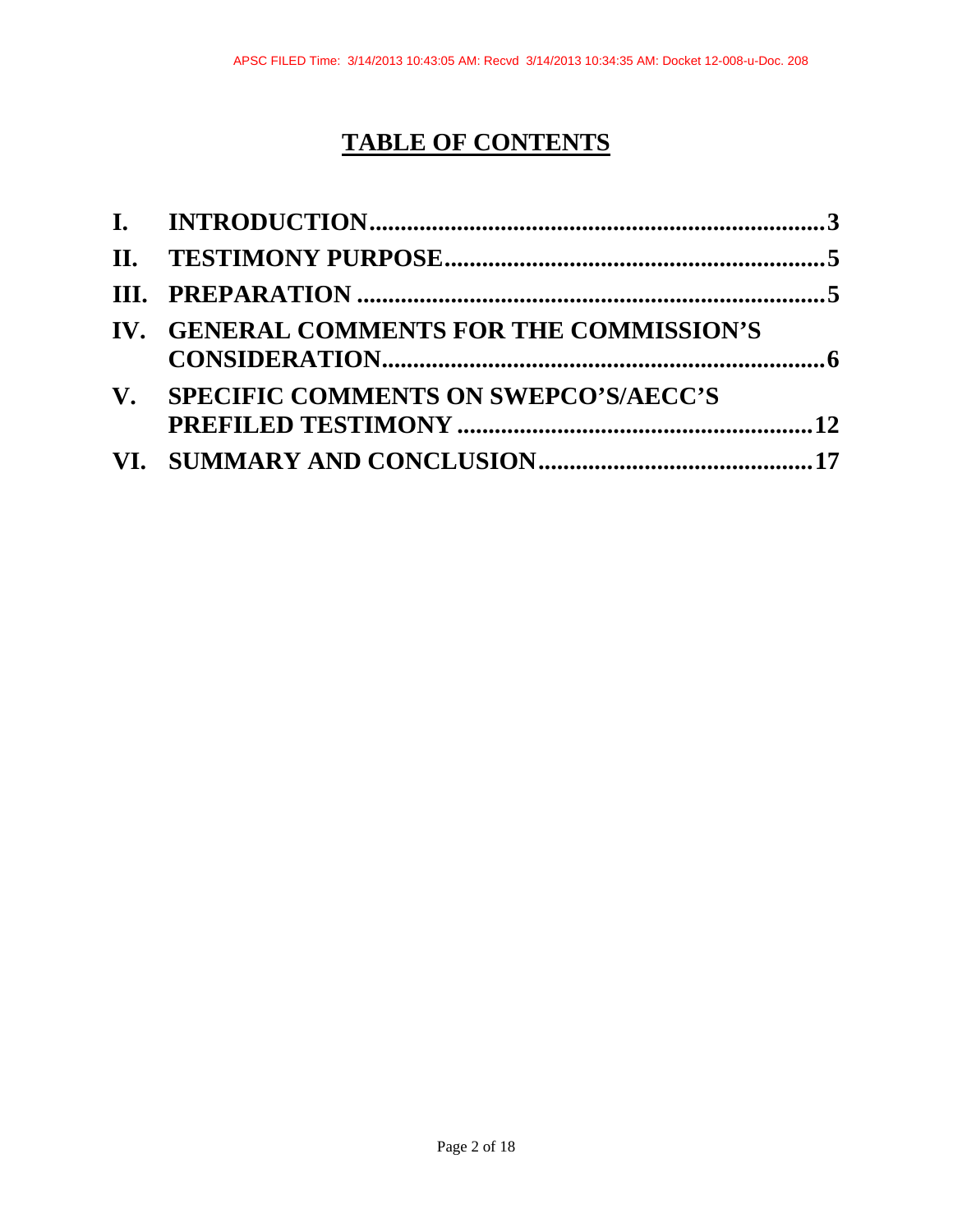# **DOCKET NO. 12-008-U DIRECT TESTIMONY OF WILLIAM N. D'ONOFRIO**

## 1 **I. INTRODUCTION**

### 2 **Q. Please state your name, business affiliation, and address.**

3 A. William N. D'Onofrio. I am the principal consultant and founder of D'Onofrio & 4 Associates, LLC, a regulatory consulting firm. My address is 3457 Royal Palm Drive, 5 North Port, Florida 34288.

### 6 **Q. Please state your qualifications.**

- 7 A. I have been involved in the electric utility industry since 1972, first as an employee of the 8 American Electric Power ("AEP") System and since 1995 as an independent consultant.
- 9 While employed by AEP I served in a wide variety of roles, both at the staff and 10 executive levels. Much of my career was spent in the area of rate regulation. When I 11 retired from AEP in 1995 I formed a rate regulatory consulting firm dedicated to 12 providing consulting services largely to state consumer counsels.
- 13 I have been an elected trustee of Union Rural Electric Cooperative, Inc., an electric 14 distribution cooperative headquartered in Marysville, Ohio since 2007. I am presently 15 the Secretary/Treasurer of that organization.
- 16 I hold a Bachelor of Science degree in Accounting and a Master of Business 17 Administration degree in Controllership, both from St. John's University. I have been a 18 certified public accountant since 1973 and presently hold a practicing permit in the state 19 of Ohio.
- 20 I am a Credentialed Cooperative Director and also earned a Board Leadership Certificate, 21 both issued by the National Rural Electric Cooperative Association based on course work 22 completed.
- 23 A detailed resume of my work experience and education is attached as Exhibit WND-1.

### 24 **Q. Have you previously filed testimony with the Arkansas Public Service Commission?**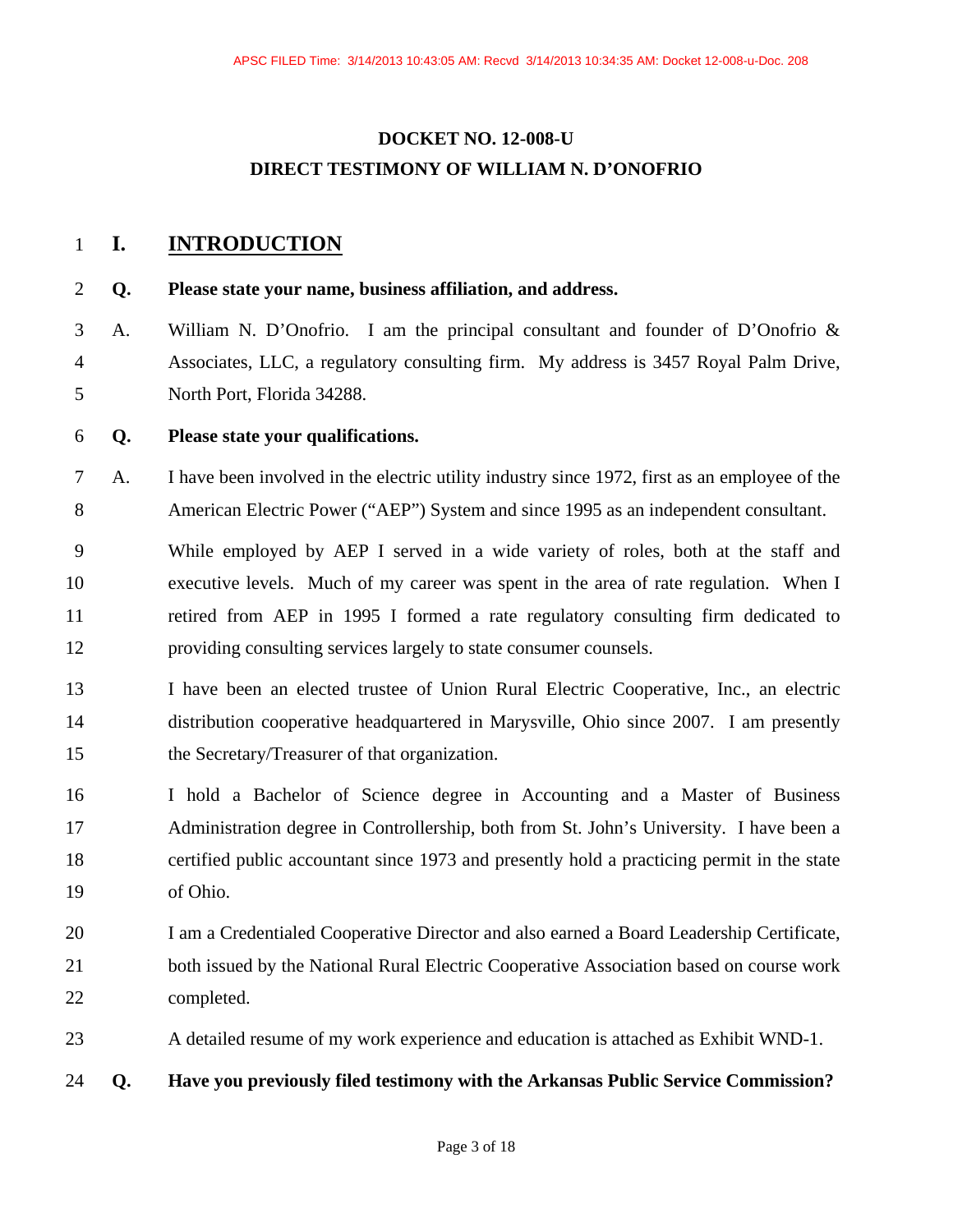1 A. Yes. I filed testimony in Docket Nos. 05-116-U and 06-055-U regarding Entergy 2 Arkansas, Inc.

3 **Q. Have you also filed testimony before other rate regulatory commissions?** 

- 4 A. Yes. I have testified on numerous occasions in the states of Indiana, Kentucky, Maryland, 5 Michigan, Ohio, Tennessee, Texas, West Virginia and before the Federal Energy 6 Regulatory Commission. I have also testified before the Public Utilities Committee of 7 the Ohio House of Representatives.
- 8 A list of the cases I have filed testimony in is attached as Exhibit WND-2.

9 **Q. On whose behalf are you appearing in this docket?** 

10 A. I am appearing on behalf of the Arkansas Attorney General ("the AG").

# 11 **Q. Given the fact that you are a former employee of the AEP System companies what**  12 **effect does that have on your ability to provide objective and unbiased testimony in**  13 **this proceeding?**

- 14 A. It has no effect. Aside from receiving post-employment benefits from my former 15 employer that cannot be affected by any position I may take in a regulatory proceeding, I 16 have no continuing financial or other ties to AEP that would influence my testimony one 17 way or another.
- 18 To that point, since my retirement I have been employed by the Indiana Office of Utility 19 Consumer Counselor to assist that agency in their opposition to a rate increase request by 20 Indiana Michigan Power Company, an AEP System operating company, and am 21 currently under contract with the Ohio Consumers' Counsel assisting that agency in their 22 intervention in several regulatory proceedings involving Ohio Power Company, another 23 AEP System operating company.
- 24 As a certified public accountant I am also bound by my professional code of ethics to 25 offer objective and unbiased opinions and advice to my clients, not only in audit 26 assignments but also in consulting engagements. In fact I made this caveat clear to 27 representatives of the AG before accepting my assignment with the AG.

28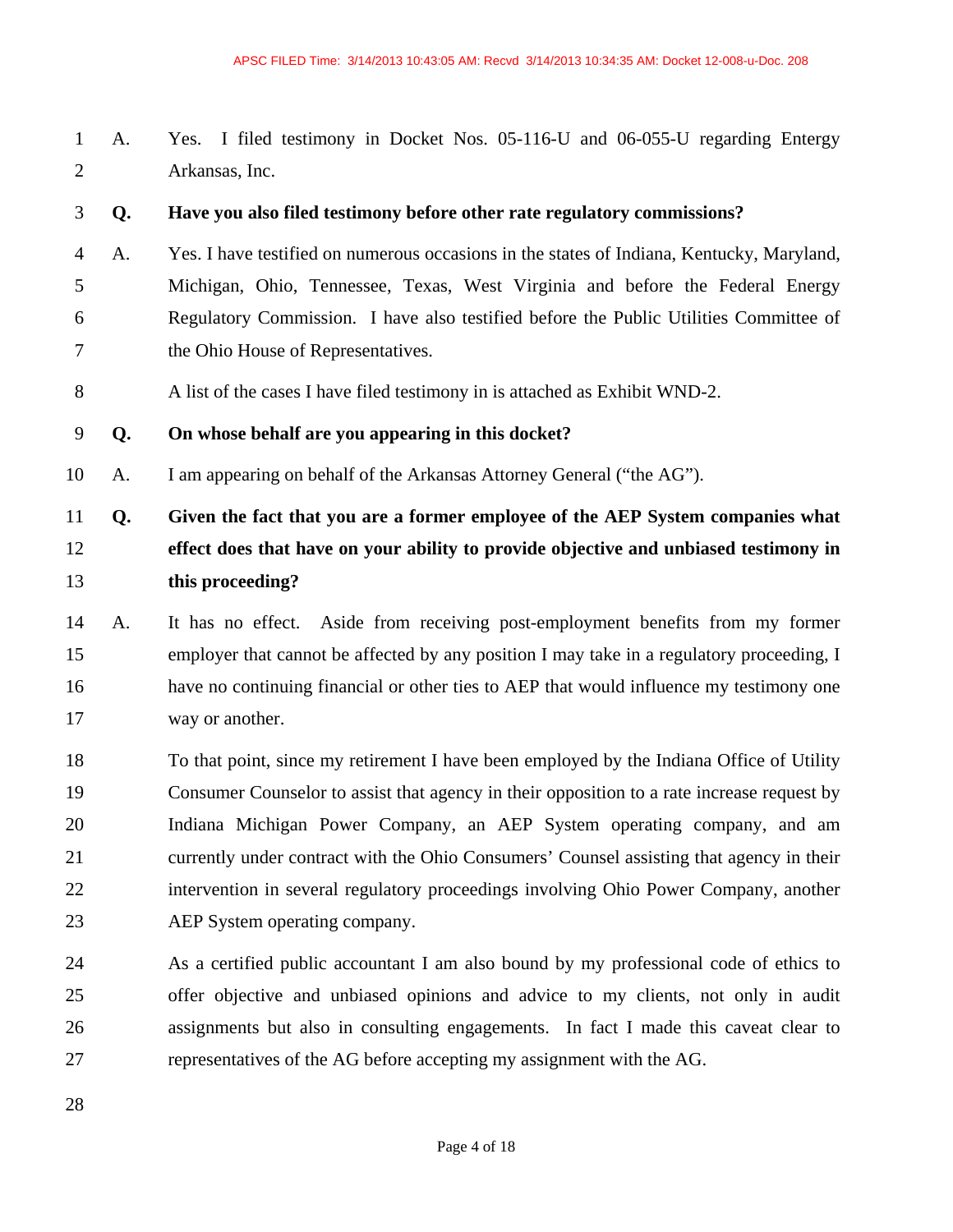## 1 **II. TESTIMONY PURPOSE**

### 2 **Q. What is the purpose of your testimony?**

3 A. I was asked by the AG to review the testimony filed by Southwestern Electric Power 4 Company ("SWEPCO" or "the company") and Arkansas Electric Cooperative 5 Corporation ("AECC") in response to Commission Order #10 dated January 2, 2013. 6 More specifically, I was asked to consider testimony regarding: 1) SWEPCO witness 7 McCellon-Allen's direct testimony re: the local economic impacts of shutting down the 8 Flint Creek Power Plant and Stranded Cost Recovery as it relates to retiring Flint Creek: 9 2) SWEPCO witness Malone's direct testimony and exhibit re: the economic 10 development and community impacts that would result from shutting down Flint Creek; 11 3) AECC witness Highley's testimony as to the impact on AECC and its members if Flint 12 Creek is shutdown; and 4) to offer any other insights to the Commission, based on my 13 past experience in dealing with the public policy issues that have been raised in this 14 proceeding, that can help the Commission arrive at a decision in the instant docket.

# 15 **Q. Were you asked to review the various options for retrofitting Flint Creek with**  16 **scrubbers or other alternatives studied by SWEPCO or the other parties to this**  17 **proceeding?**

18 A. Only to the extent that I needed to become familiar with the various positions the parties 19 were presenting to the Commission to put the issues I was asked to review into context. I 20 am not testifying on the legitimacy of one option versus another from a pure cost 21 standpoint. While cost is certainly a factor, it is not the only factor that the Commission 22 should consider.

## 23 **III. PREPARATION**

## 24 **Q. How did you prepare to write your direct testimony?**

25 A. I reviewed SWEPCO's Petition for Declaratory Order filed on February 8, 2012, 26 Commission Orders #1 through #10, the transcripts in the docket and the direct testimony 27 filed by witnesses McCellon-Allen, Malone and Highley on January 11, 2013. I also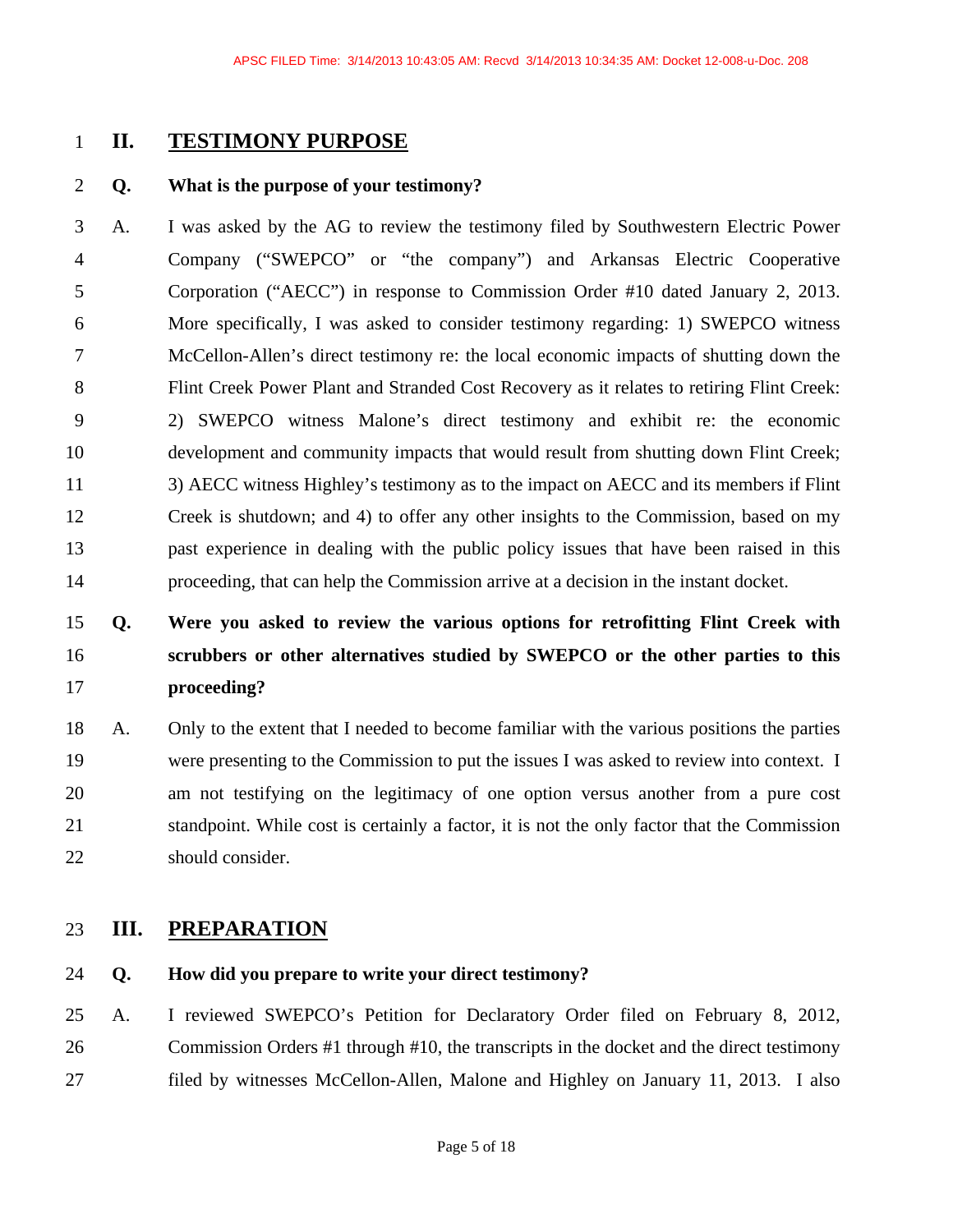1 reviewed discovery responses, the existing docketed proceedings, and regulatory 2 precedent in Arkansas.

3 In reviewing the transcript I did so with the goal of getting a sense for the broad issues 4 being raised in the docket by each of the parties.

5

# 6 **IV. GENERAL COMMENTS FOR THE COMMISSION'S**  7 **CONSIDERATION**

## 8 **Q. Do you have any general comments regarding the current status of this proceeding?**

- 9 A. Yes, I do. In its February 8, 2012 Petition, SWEPCO asked the Commission for a finding 10 that the addition of environmental controls to the Flint Creek Plant is "in the public 11 interest" before it commences construction.
- 12 The Petition also states at paragraph 22:
- 13 "In each case considered by SWEPCO, retrofitting Flint Creek with 14 controls was determined to be the least cost alternative as compared to the 15 hatural gas alternatives . . .".
- 16 It appears that the broad issues of: 1) what action regarding Flint Creek is "in the public 17 interest" and 2) the use of forecasting to estimate which option is "least cost" have 18 dominated the testimony that the Commission has been offered. I have been asked by the 19 AG to offer my thoughts on those general topics.

# 20 **Q. Please first discuss your thoughts on the topic of SWEPCO's request for a finding**  21 **that the proposed new environmental controls are in the public interest.**

22 A. First, let me start with some background. As with most major plant additions, be they the 23 addition of environmental controls to an existing generating unit, a new transmission line 24 or the construction of a new generating plant, regulatory Commissions are increasingly 25 being asked to make a finding that proposed additions to utility plant are in the public 26 interest before the fact rather than the utility getting the necessary construction permits,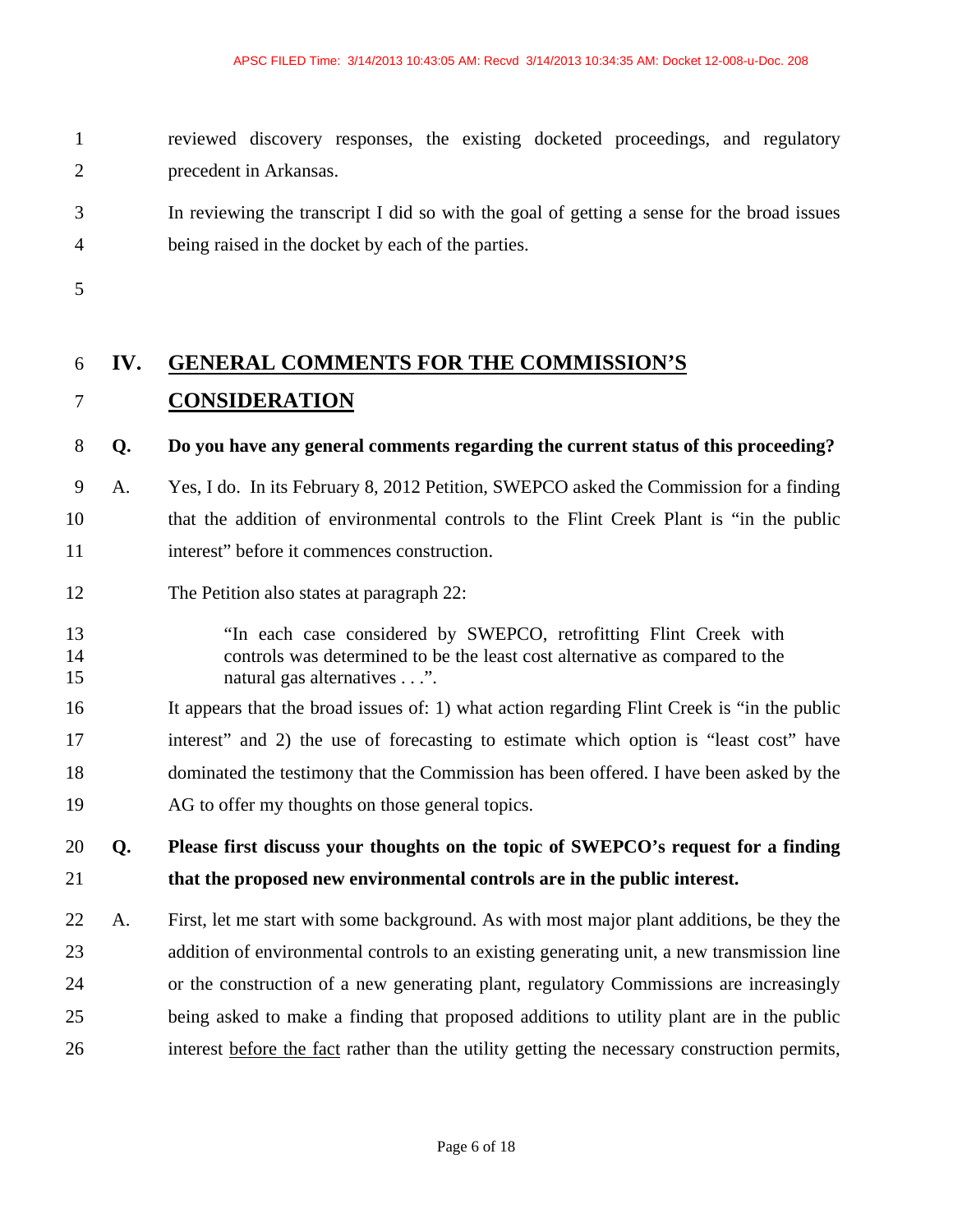1 constructing the facilities, and then seeking a public interest finding at the time regulatory 2 relief is sought.

### 3 **Q. Why do you think this is significant?**

4 A. Simply put, electric utilities are no longer willing to gamble with their shareholders' 5 money that facilities costing hundreds of millions or even billions of dollars will not be 6 second guessed once they are completed and rate relief is sought. The old adage of once 7 burned twice shy comes to mind as to why this has increasingly become the trend in 8 utility regulation. I vividly recall the claims made by intervenors in cases in which I was 9 the policy witness, that new base load generating units represented "excess capacity" and 10 should not be allowed rate base recovery. Given the divergence of opinion that has been 11 expressed by the intervening parties in this proceeding, one can clearly see why utilities 12 are taking this more conservative approach.

- 13 Cooperative utilities find themselves in the same situation. AECC witness Highley states 14 this plainly at page 3, lines 16-18 of his testimony:
- 15 "AECC cannot risk a future denial of rate recovery for an investment of 16 such magnitude. A lack of rate recovery for expenses associated with 17 the retrofit would be **ruinous** to AECC and its members: . . ." 18 (Emphasis added).

19 It would be reckless and irresponsible on AECC's part to make an investment in new 20 facilities without seeking to mitigate the risks to itself and its members as much as 21 possible.

**Q. Does asking for a finding that the environmental controls are in the public interest before the facilities are even started put all of the monetary risk on the backs of SWEPCO's rate payers and AECC's members, or is there still an element of risk on the part of these entities?** 

26 A. In my view, because SWEPCO and AECC have not asked for rate relief for the new 27 environmental controls and have only asked for a finding that adding the controls is in the 28 public interest, there is an element of risk on the part of both entities. Clearly SWEPCO 29 will need to come back to this Commission and seek to recover the capital and operating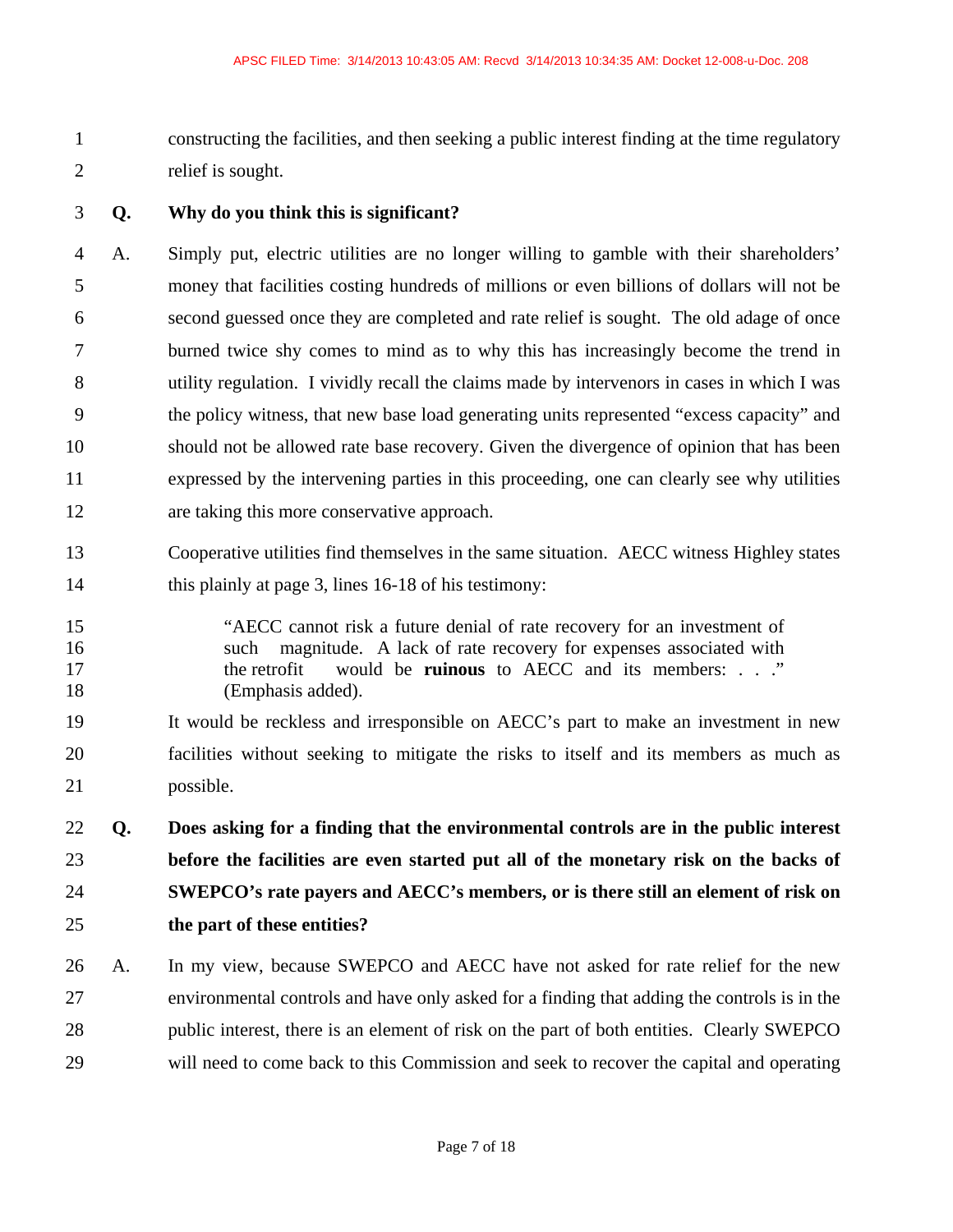- 1 costs of the new facilities once they are completed. SWEPCO makes this point at 2 paragraph 25 of the Petition:
- 3 "25. In this filing SWEPCO **is not** seeking a determination of value for 4 ratemaking purposes, nor is SWEPCO requesting in this filing the 5 recovery of costs incurred in connection installation of environmental 6 controls at Flint Creek." (Emphasis added).

7 Thus the construction and operating costs of the new environmental controls can be 8 scrutinized by the parties to that proceeding to ensure they are prudent. What should not 9 be in question at some later date is if the addition of the environmental controls, rather 10 than some other course of action, was prudent.

11 As to AECC, I think it is important for the Commission to keep in mind that as a 12 cooperative AECC's "customers" are also AECC's "shareowners". I will say more about 13 this nuance later in my testimony.

# 14 **Q. Please discuss what factors you believe the Commission should consider in**  15 **determining if retrofitting Flint Creek with scrubbers is in the public interest?**

- 16 A. To answer that question I started with a question of my own. What exactly being "in the 17 public interest" means in Arkansas regulatory matters besides perhaps the standard 18 definition of "the welfare of the general public?" I asked the AG if there was a specific 19 definition of the term in Arkansas regulatory law and found that there is none. I do not 20 find that unusual given that participants in the regulatory process have debated the 21 meaning of the term for decades and there is still not universal agreement as to what 22 specifically the term means or what should be the determinants. So the Commission is 23 left with the task of reaching its own definition based on all of the evidence it ultimately 24 has placed before it.
- 25 I find this point to be significant since the Commission has been presented with a wide 26 variety of evidence on projected costs, environmental impacts and economic 27 consequences of installing scrubbers at Flint Creek or shutting Flint Creek down. Up 28 until the January 11, 2013 filing made by SWEPCO and AECC, most of the evidence 29 presented by the parties seemed to focus only on projected costs. I think the additional 30 evidence the Commission now has before with respect to the significant economic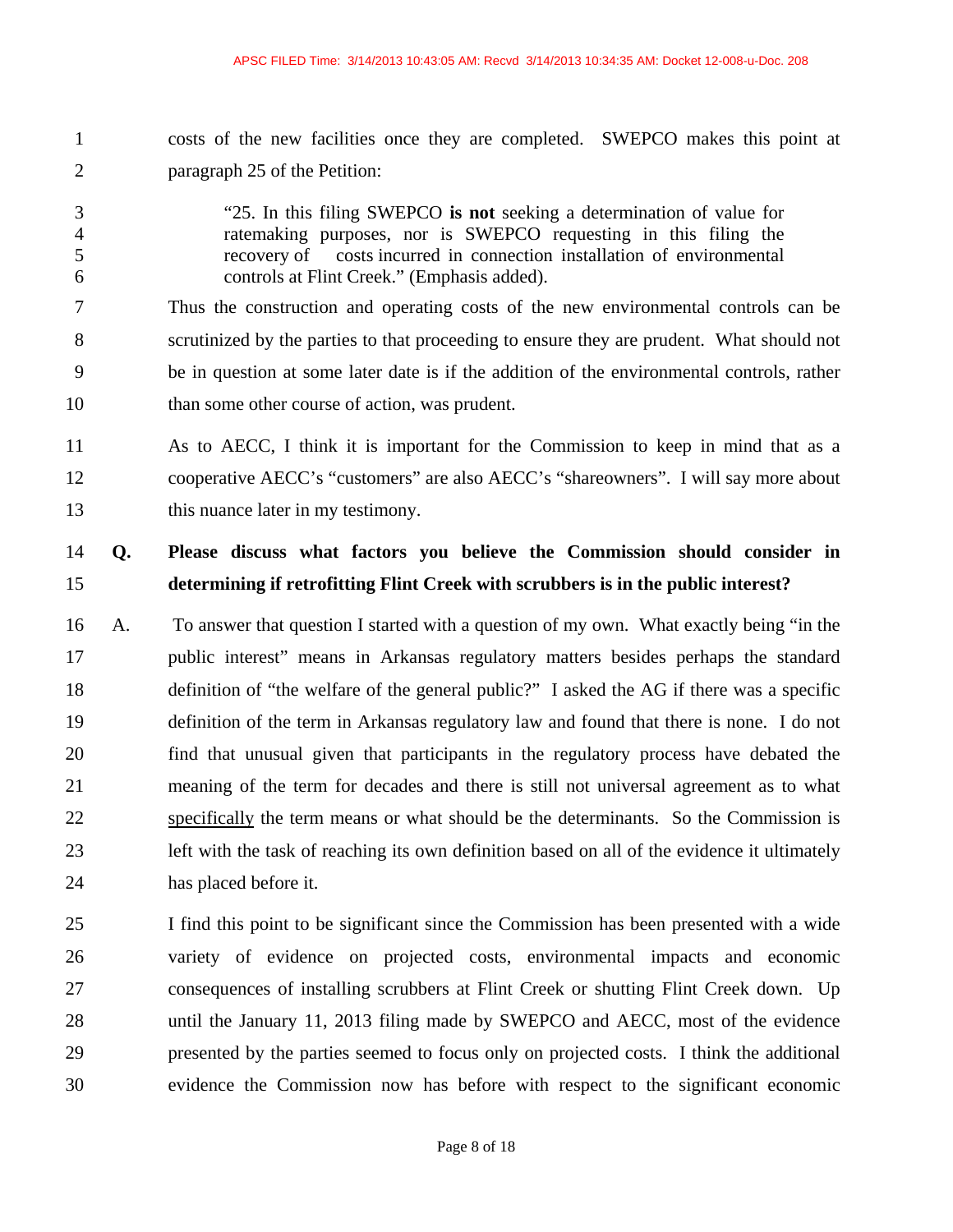- 1 benefits the plant brings to Northwest Arkansas will allow for a much more informed 2 decision.
- 3 In any event, in arriving at a public interest finding I think it would be reasonable for the 4 Commission to consider:
- 5 1. What members of the "public" are affected by its decision and how are they 6 affected?
- 7 2. The likely cost of the scrubbers vs. other reasonable options that have been 8 presented by both SWEPCO and AECC, the staff and the intervenors using 9 the best available information to determine "cost."
- 10 3. The likelihood that each of the options presented can in fact be achieved and 11 meet the needs of SWEPCO's customers and AECC's member-owners.
- 12 4. The necessity of addressing the "load pocket" issue raised by the company 13 and AECC and the economic impacts on Northwestern Arkansas and the state 14 as a whole of keeping the Flint Creek Plant in operation versus a plant closure.

### 15 **Q. What points would you like to make regarding the topic of "least cost?"**

16 A. Perhaps even more elusive than a universal definition of the term "in the public interest" 17 is a determination of what alternative presented by SWEPCO/AECC or Commission staff 18 or the intervenors is the least cost alternative.

### 19 **Q. Shouldn't this be a relatively easy determination to make?**

20 A. Given the breadth of expertise represented in this docket one would think so, but clearly 21 it is not.

### 22 **Q. Why in your opinion is determining "least cost" not a simple calculation to make?**

23 A. There are a variety of reasons, but perhaps the most significant is that the parties are 24 trying to determine in 2012/2013 what is the least cost of various options that will take 30 25 or more years to play out. Perhaps the simplest example of this is the natural gas price 26 estimates that have been presented to the Commission. The Commission had had no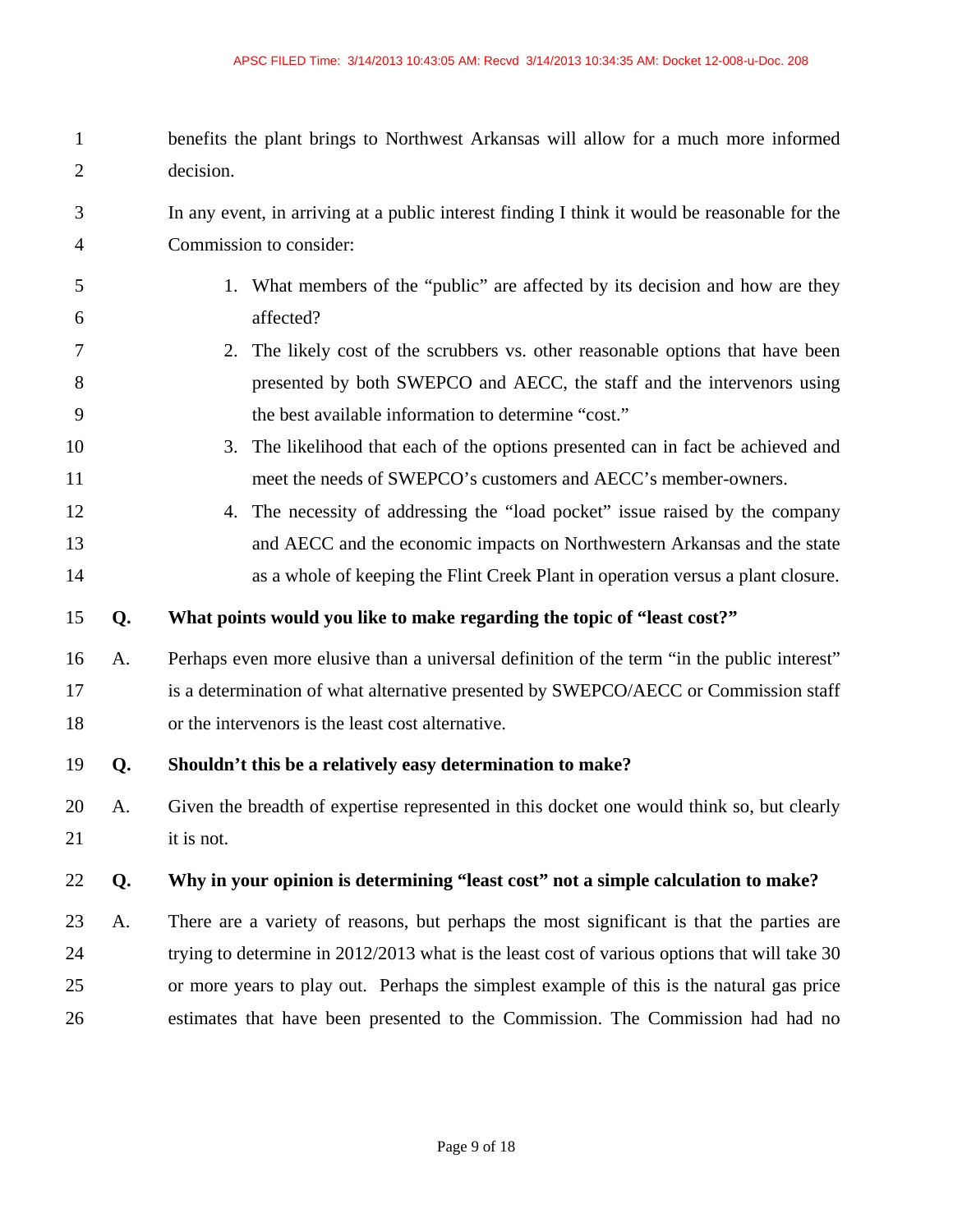fewer than seven (7) experts<sup>1</sup> present evidence as to what they believe natural gas prices 2 will be decades into the future. While one of these estimates may prove out to be close to 3 what may ultimately occur, how can this Commission or any regulatory commission 4 know with any certainty which one of these estimates will be the closest to what will 5 actually occur? They cannot.

6 Moreover, besides what the future may hold for the factors comprising the least cost 7 equation there is the problem of determining which alternatives are in fact viable options. 8 Without naming any one option that has been presented since that was not my 9 assignment, I would offer the opinion that it is easier to divine an option than to actually 10 make the option viable in the real world of managing a utility system to provide safe, 11 reliable electricity at reasonable cost. In addition, different parties can have different 12 agendas that they wish to promote. Less I be misunderstood, let me be clear that I am not 13 supporting coal vs. natural gas vs. wind vs. any other form of generation. But my 14 experience has taught me that parties to regulatory proceeding will at times support a 15 position based on considerations other than pure economic cost.

16 And finally, there is the question of what elements should be part of "cost equation"? 17 Should "least cost" only include capital and operating costs or should other societal 18 impacts such as the impact on the environment or the impact on the local and state 19 economy also be considered? I would argue that a broader definition of "least cost" is 20 preferable to a narrow definition since it allows the Commission to hear all of the 21 arguments supporting an option rather than constraining it to make a decision based on 22 only some of the facts and factors.

23 **Q. While determining least cost may have its problem, what other alternative might a**  24 **regulatory commission such as the Arkansas Commission have to make a finding?** 

25 A. I believe a viable alternative to making a finding on purely least cost is to determine 26 whether a proposal is "reasonable" given the circumstances.

 $\overline{a}$ 

<sup>&</sup>lt;sup>1</sup> Those witnesses are Scott Weaver, Judah Rose, Andrew Lachowsky, Kevin Woodruff, Richard Hahn, Paul Chernick, and Karl Bletzacker.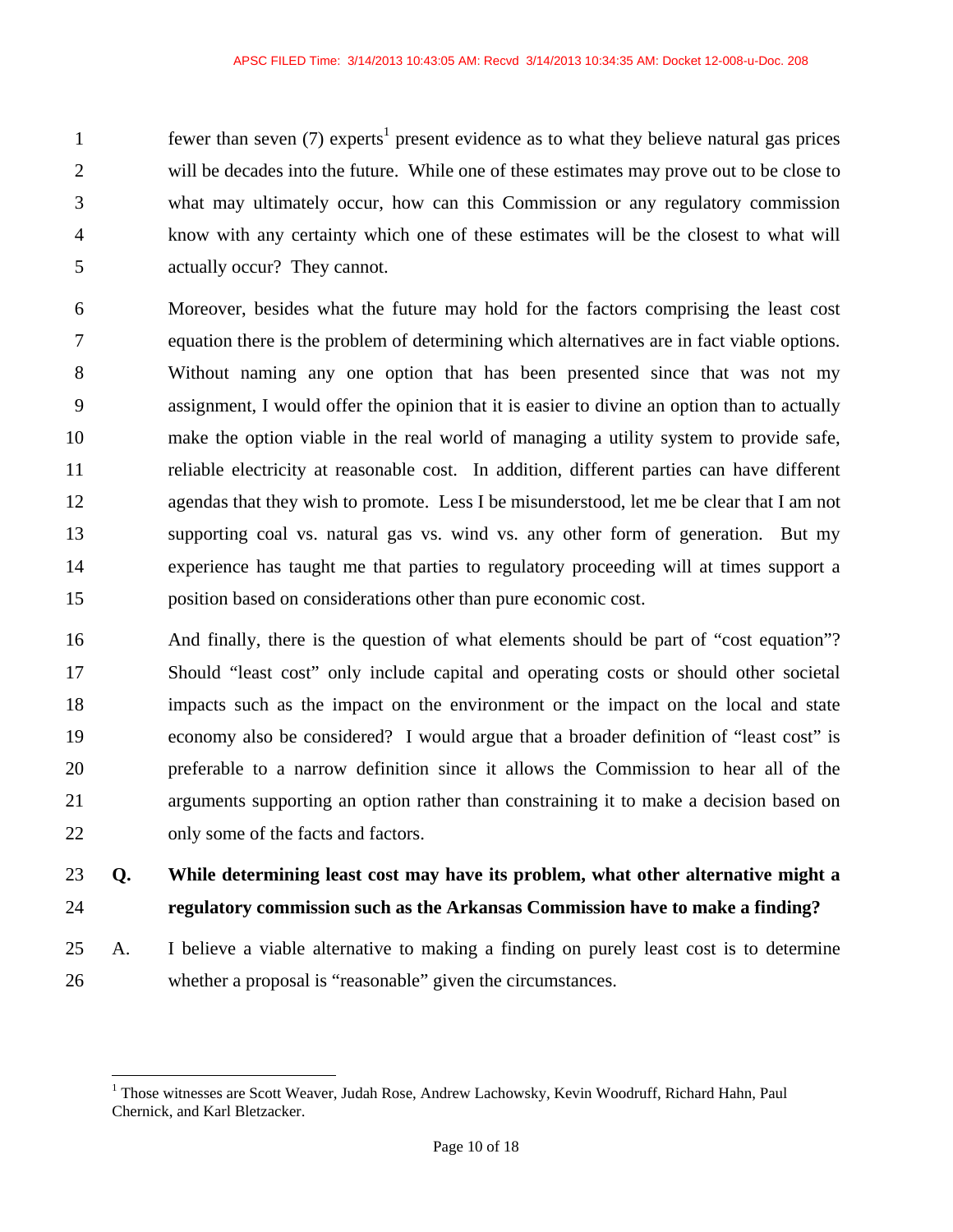1 In the instant docket we know with certainty that given air quality standards that are now 2 in place, unless Flint Creek is retrofitted with a scrubber the plant will need to stop 3 between operating not later than January 1, 2016.<sup>2</sup> We also know that adding scrubbers will meet 4 current Federal and state environmental requirements. We know that absent a finding by 5 the Commission that the proposed environmental controls are in the public interest 6 SWEPCO and AECC will close the plant; the company and AECC have been crystal 7 clear on that point. It seems like the major unanswered question, at least for the 8 intervenors, is if the SWEPCO/AECC proposal is the least cost option. So the question 9 can then be asked: Given what we know at the present time is the SWEPCO/AECC 10 proposal "reasonable?"

11 Given what appears to be unanimous agreement that there is not agreement on what 12 option supports a least cost alternative, and that certainty on this point is impossible, 13 perhaps using a "reasonableness standard" is not an unreasonable way to reach a solution 14 to the problems this docket presents? That is, has the company made a showing that the 15 option it recommends, that is, the addition of scrubbers to Flint Creek, is reasonable 16 based on the facts as we know them today? For example, given that we know with 17 certainty the current price of coal and gas, that there appears to be a load pocket in 18 Northeastern Arkansas, that the permitting new transmission lines is a time consuming 19 task and in any event new transmission might not address the load pocket issue, and that 20 the plant provides documented economic benefits to Northwestern Arkansas, is the 21 scrubber option reasonable under the circumstances?

### 22 **Q. Do you have any final preliminary comments?**

1

23 A. As a former "company witness" I was usually in attendance on the first day of 24 evidentiary hearings. As the "policy witness" in a number of cases I not only attended 25 nearly every day of evidentiary hearings, but also made it a point to attend all of the field 26 hearings that were held around the service territory of the operating company I worked 27 for. I felt it was important to hear what the public had to say since their views carry 28 weight with the finders of fact and they are the people ultimately paying the bills.

 $2<sup>2</sup>$  I want to acknowledge here that some delay in implementation may be allowed, but this does not change the point that shutdown will occur at some point if more is not done.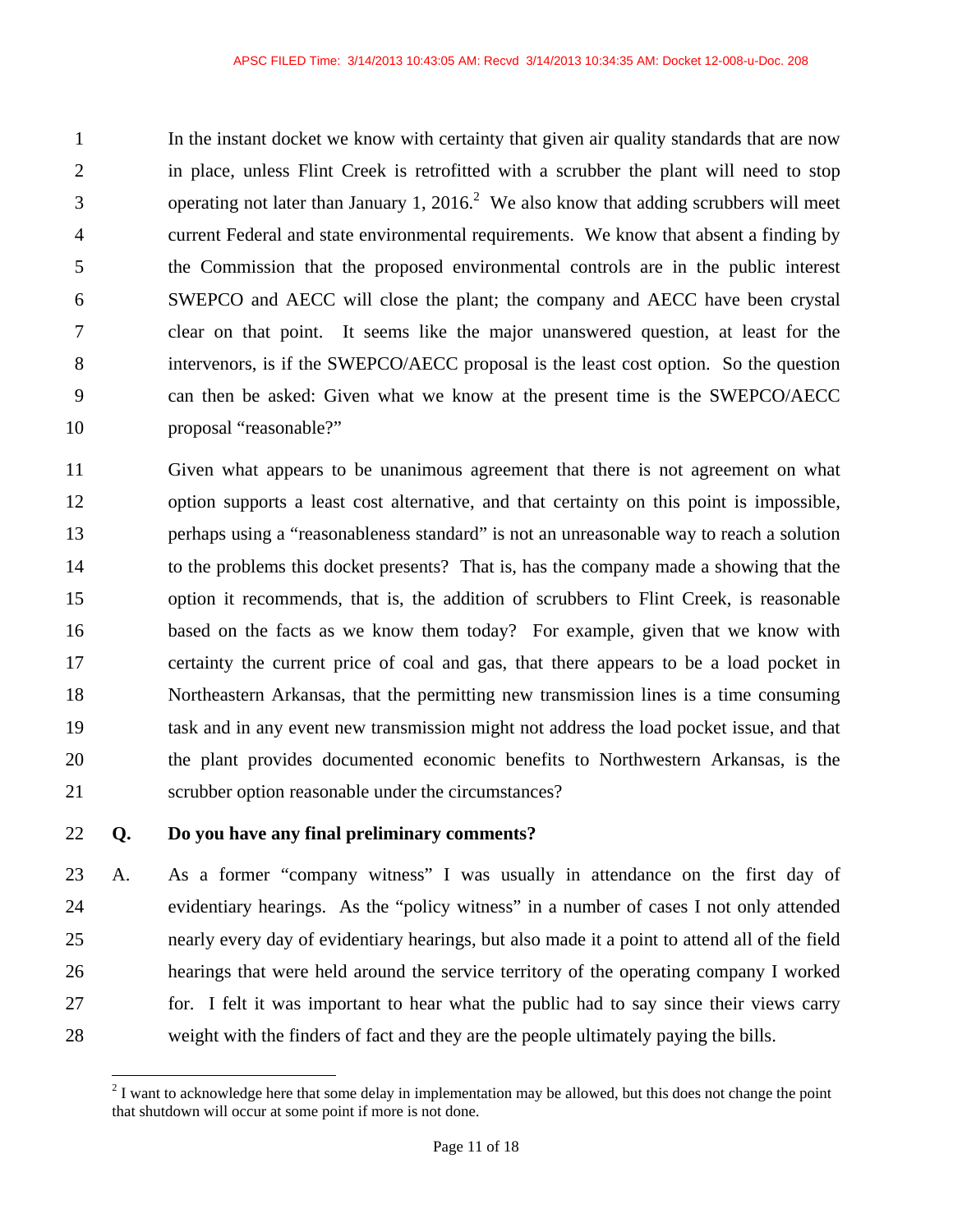1 Very often local and state officials would make statements at these hearings. Frankly I 2 cannot remember one instance in which a public official stood up and supported a rate 3 increase that my former employer was seeking. In fact, the opposite was true.

4 Given my past experience in regulatory matters I was struck by the statements made in 5 support of SWEPCO's Petition by the public officials during the "Public Comments" 6 portion of the October 9, 2012 hearing in this docket. While a finding in the company's 7 favor will not immediately result in an increase in rates, these officials likely understand 8 that the addition of environmental controls costing hundreds of millions of dollars will 9 ultimately have that affect. Yet they were willing to publically support the company's 10 proposal. I found that significant.

11

# 12 **V. SPECIFIC COMMENTS ON SWEPCO'S/AECC'S PREFILED**  13 **TESTIMONY**

# 14 **Q. Turning to the direct testimony filed by SWEPCO on January 8, 2013, with respect**  15 **to witness McCellon-Allen's direct testimony, what is your reaction regarding her**  16 **testimony starting at page 27, line 10 re: Economic Impact of the Flint Creek Power**  17 **Plant?**

- 18 A. When I was first asked by the AG to consult on the testimony that SWEPCO would be 19 filing in response to Commission Order #10, I started to review in my own mind my 20 experience with the types of economic benefits large generating units provided to the 21 geographic area in which they are located. I was not surprised to see in her testimony a 22 list of benefits consistent with my own list of economic benefits.
- 23 It was my experience at AEP that the System's power plants provided important 24 economic benefits to the communities in which they were located as well as surrounding 25 communities. Electric generating plants are often located in rural areas and thus are often 26 a major employer and major contributor to the local tax base. Given the rural nature of 27 power plants any plant closure is likely to have a significant adverse affect on the local 28 economy. Thus it came as no surprise to me to read Ms. McCellon-Allen's testimony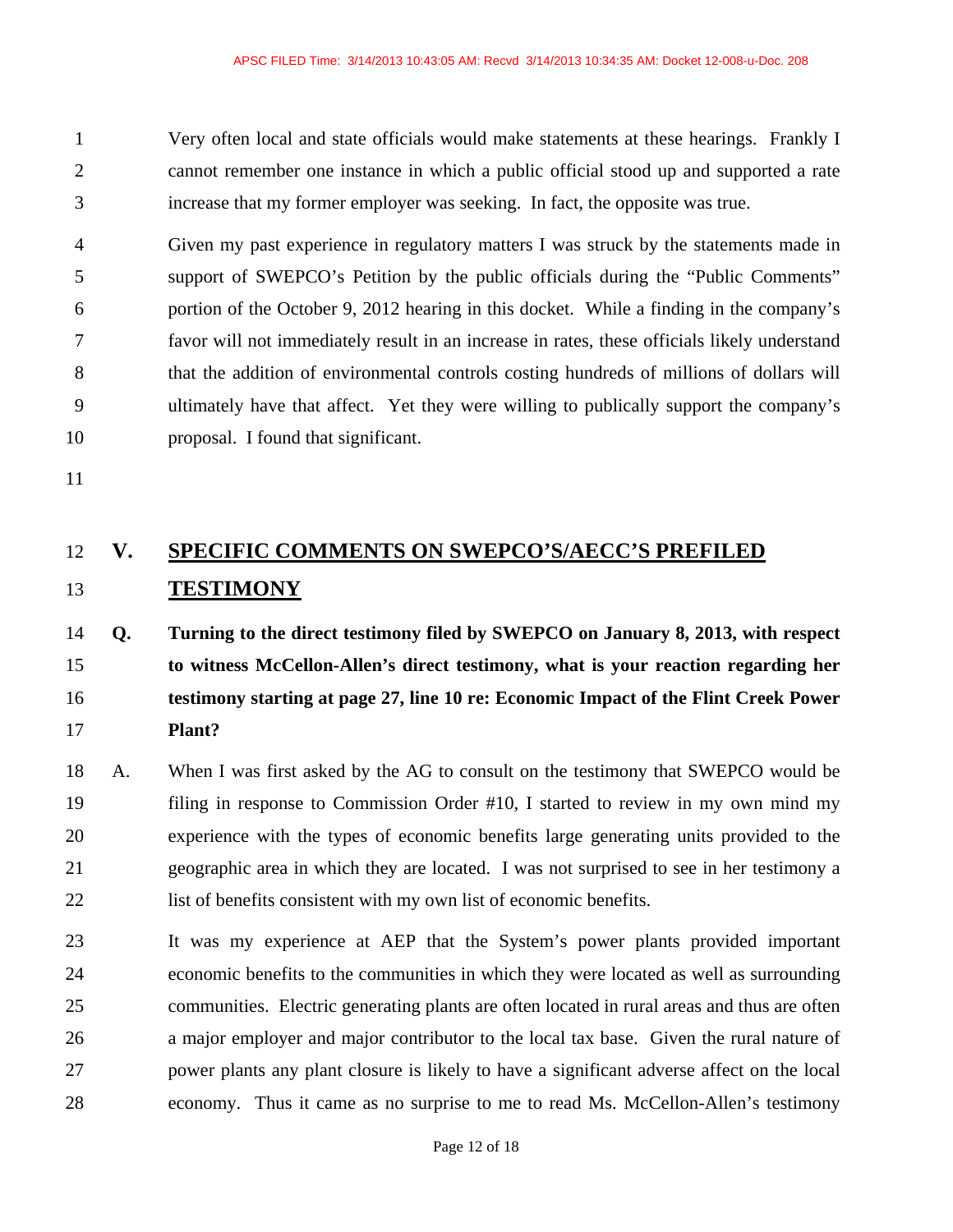1 that shutting down Flint Creek would have a major negative impact on the economy of 2 Northwest Arkansas.

3 I am also not surprised by the economic development aspects of the plant. During the 4 course of my career with AEP I was involved in many discussions with businesses 5 looking to locate or expand production facilities to our service territory. The 6 conversations always centered on the security of generation supply and rates, usually in 7 that order. Low rates are of no benefit to a manufacturer if the power supply it is relying 8 upon is insecure. While there are many other aspects as to why a manufacturer will or 9 will not locate in a particular area, often electric supply is a major driver.

# 10 **Q. Can you comment on witness McCellon-Allen's "stranded cost" testimony starting**  11 **on line 1 of page 28?**

12 A. First, with all due respect to Ms. McCellon-Allen, I think the use of the term "stranded 13 costs" is somewhat misplaced as it may ultimately apply to Flint Creek. That term has 14 largely been used in electric industry restructuring cases to refer to redundant investments 15 that become uneconomic in a competitive environment and thus may be misleading as to 16 the issue the Commission might ultimately need to deal with. From an accounting 17 standpoint, if Flint Creek is forced to shut down the result will be an "abandonment loss."

18 But regardless of what we call it, I believe the argument she is making as to capital costs 19 associated with Flint Creek that may remain unrecovered at the time the plant is shut 20 down as well as any decommissioning costs, deserves serious consideration by the 21 Commission. While the decision to allow recovery of an abandonment should be made 22 after considering the relevant facts and subject to a prudency test, based on my 23 experience it would not be unusual for such losses to be recoverable in rates.

#### 24 **Q. Why should the potential of an abandonment loss be of concern in this proceeding?**

25 A. If the Flint Creek Plant is shut down because it fails to meet federal and or state 26 environmental standards, and an abandonment loss is included in rates, the rate impact of 27 the loss will be additive to any "replacement solution" for the lost capacity. Effectively 28 rate payers would continue to pay for capacity they are no longer receiving.

29 **Q. Can you comment on AECC witness Highley's stranded cost testimony?**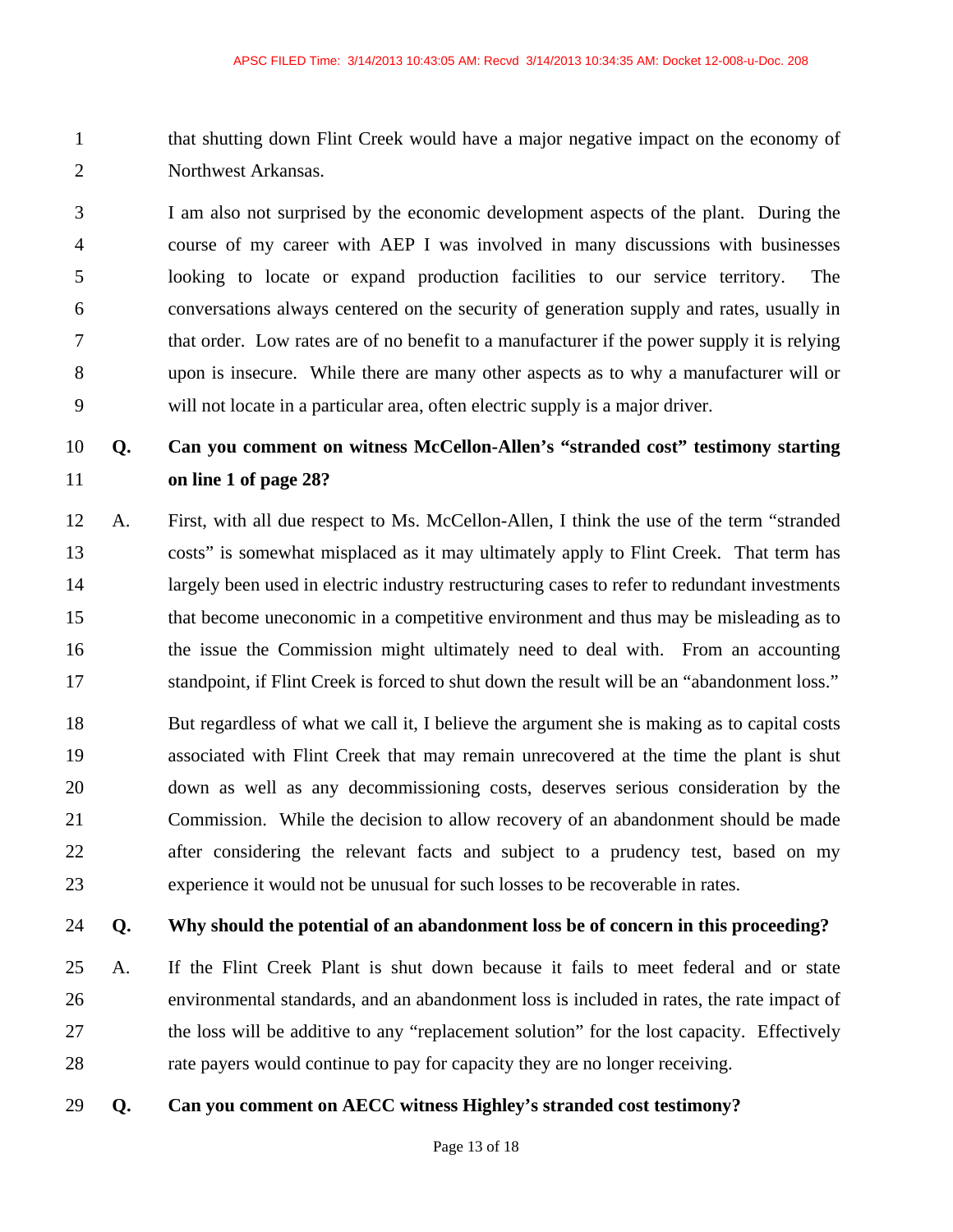1 A. AECC witness Highley discusses stranded costs in his testimony at page 5, lines 19-22:

- 2 Also, at the time of the abandonment AECC must record any remaining 3 net plant value as a loss on its income statement. If Flint Creek were 4 abandoned today, the loss would be more than \$25 million. The loss will 5 result in either a decrease in AECC's member cooperative's *[sic]* equity 6 or will have to be recovered in future increased rates.
- 7 First, to repeat what I said earlier, if Flint Creek is abandoned it is likely that members' 8 rates will include a cost for a generating facility that is not productive and such cost will 9 be additive to the cost of any replacement solution for the generation that has been 10 abandoned.
- 11 Second, and equally important, is that even if the abandonment is written off to equity it 12 will have a negative effect on AECC's member cooperatives.

# 13 **Q. Why would a write off to equity have a negative effect on AECC's member**  14 **cooperatives?**

- 15 A. A write off against equity would have a negative effect on AECC's member cooperatives 16 because the "rate payers" in a cooperative system are also its "shareowners." While 17 cooperative electric companies are "not for profit" entities, members of a cooperative 18 system still contribute an amount in excess of pure cost to fund the "patronage capital" or 19 "equity" of the cooperative; in cooperative-speak that additional amount is referred to as 20 "margin" as opposed to "profit". Margin is what ultimately comprises a cooperative's 21 equity (patronage capital).
- 22 Moreover, in most cooperative systems accumulated margin is ultimately returned to the 23 membership through patronage capital refunds. If the Flint Creek plant is shut down and 24 the unamortized cost of the plant is written off against equity it will mean that future 25 returns of patronage capital would be reduced.
- 26 Lenders also generally require that a cooperative maintain a minimum level of equity to 27 support new borrowings. And in some cases a reduced level of equity can result in 28 default on debt that has already been issued.
- 29 The point here is that a write off to equity is not an inconsequential event; it can have 30 serious negative consequences.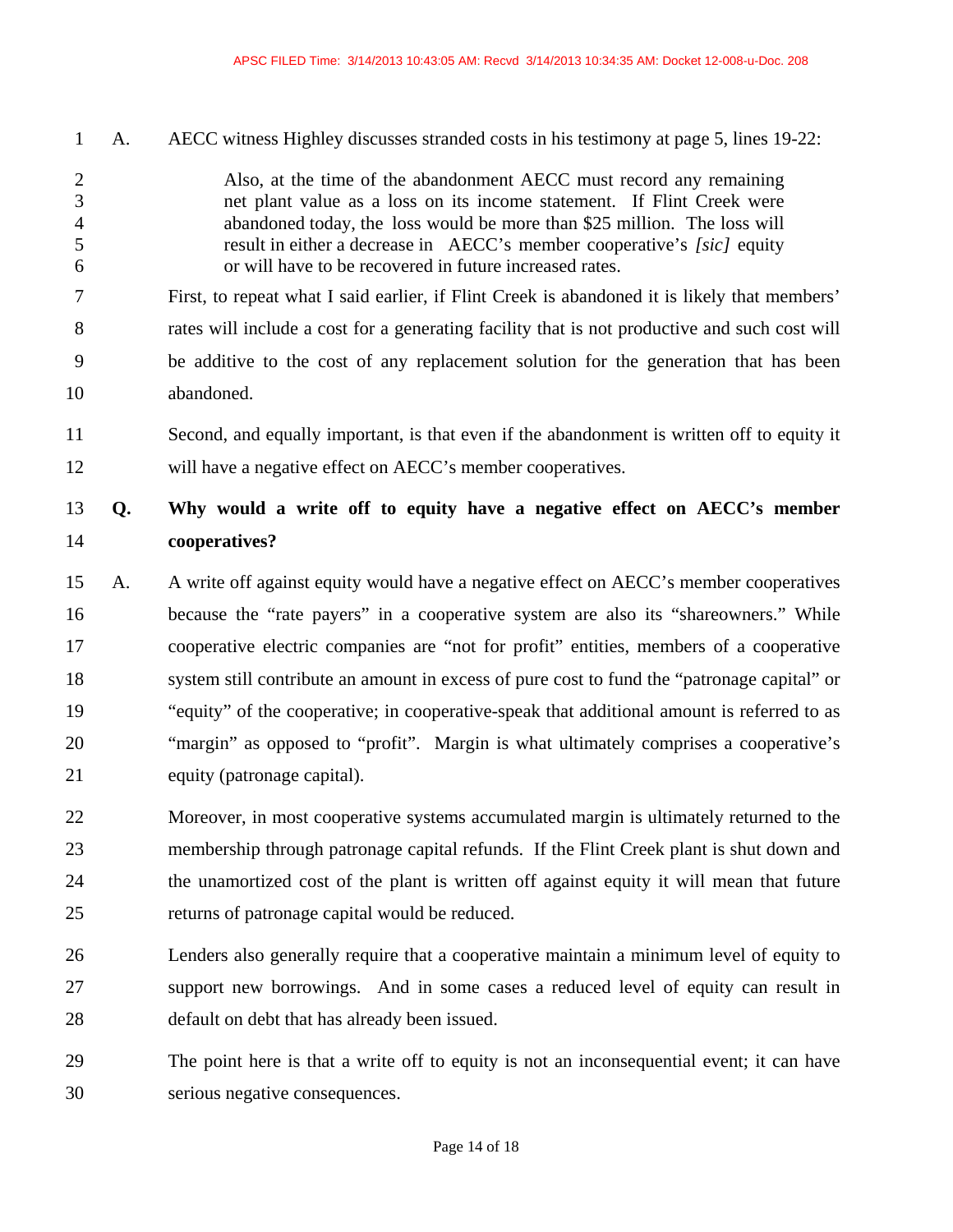# 1 **Q. While on the subject of the difference between a not for profit cooperative utility**  2 **such as AECC and a for profit utility such as SWEPCO are there any other points**  3 **that need to be considered?**

- 4 A. Yes, I think there is one other point I would ask the Commission to keep in mind as it 5 makes its deliberations.
- 6 A "for profit" utility, such as SWEPCO, earns a profit or return on its invested capital. It 7 does not as a matter of course earn a profit on its operating costs. Thus one might 8 conclude from that fact that given a choice between a capital intensive solution versus a 9 higher operating cost solution to providing generation, there would be a bias in favor of 10 the capital intensive solution. While no witness in this proceeding has made that claim 11 directly, this undercurrent came through to me when reading the intervenors' testimony 12 in opposition to the scrubber solution recommended by the company's witnesses.
- 13 However, even if we made the assumption that SWEPCO would favor the scrubber 14 solution due to its capital intensity, thus resulting in higher profits for shareholders verses 15 a less capital intensive solution, there is absolutely no reason why a cooperative like 16 AECC would make a similar choice given that the owners and the rate payers of the 17 cooperative are ultimately the same individuals. As a cooperative AECC should have no 18 bias towards a capital intensive solution versus an operating cost intensive solution.

# 19 **Q. Putting aside what may be AECC's indifference to a "capital cost" versus an**  20 **"operating cost" solution, are you suggesting that you believe that SWEPCO has**  21 **been biased in making its decision to add scrubbers?**

22 A. No. I have absolutely no reason to reach that conclusion or believe it is true.

### 23 **Q. Do you have any comments on witness Malone's testimony and exhibit?**

24 A. Yes, I do. Like the "economic impact" testimony offered by witness McCellon-Allen, it 25 is my opinion that witness Malone, whose job is to improve "education, infrastructure, 26 community vitality and economic opportunity for people who live and work in Northwest 27 Arkansas" makes a strong case for why Flint Creek Plant should not be shutdown, but 28 rather should be kept in service.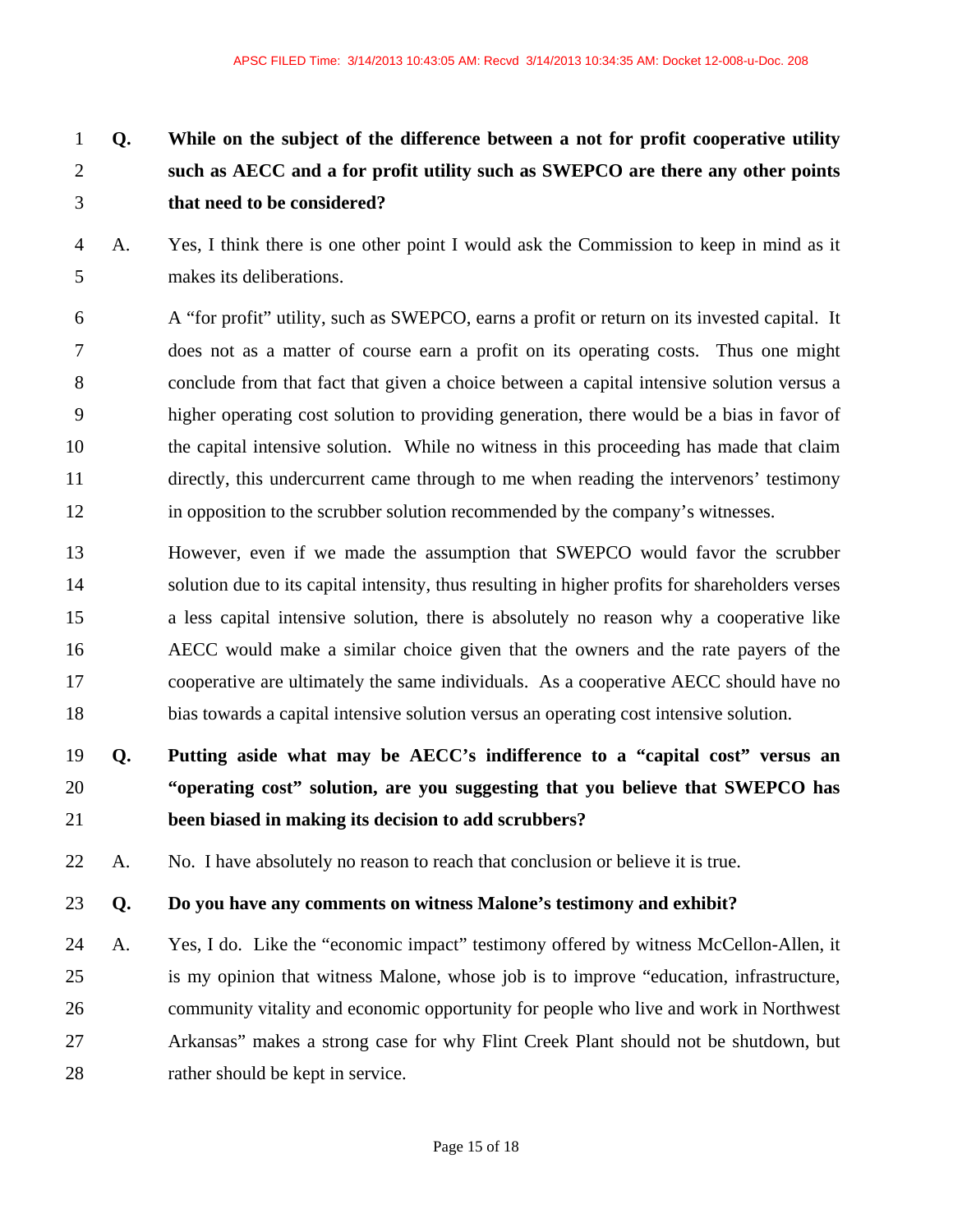1 In particular he points out at page 6 and 7 of his direct testimony that the total economic 2 impact of the plant is \$28.2 million; that labor income is \$5 million; and that 106 jobs are 3 associated with the ongoing operation of the plant. He also points out that state and local 4 taxes due to the economic activity created by the plant is \$3 million annually. Moreover, 5 he discusses the number of construction jobs that will be created by the retrofit and the 6 addition of 20 additional plant employees over time.

- 7 Finally, he points out that the University of Arkansas study estimates that the retrofit will 8 create nearly \$224 million of economic output. The study also estimates about \$80 9 million of labor income and \$8.5 million of additional tax spending will be created by the 10 retrofit.
- 11 Given these statistics, like the McCellon-Allen testimony on this topic, witness Malone 12 provides additional important input to the decision that the Commission has been asked 13 to make in this proceeding.

# 14 **Q. During your career were you acquainted with organizations similar to the**  15 **Northwest Arkansas Council?**

16 A. Yes I was. In fact, the cooperative that I am a trustee of participates in a similar 17 organization named the Union County-Marysville Economic Development Partnership. 18 These organizations generally focus on economic development, community vitality and 19 business development with the goal of improving the quality of life of the constituencies 20 they serve. I have found the work of these organizations to be "fact based" and apolitical 21 in nature. Their mission, broadly speaking, is to improve the quality of life for the 22 constituency they represent.

## 23 **Q. Did you also review the exhibit witness Malone is sponsoring?**

- 24 A. Yes, I did. In my opinion this report presents an unbiased view of the economic 25 significance of the Flint Creek Plant to the region in which it located. While I have not 26 attempted to independently verify the data in the report, both the data and the report's 27 conclusions appear reasonable to me.
- 28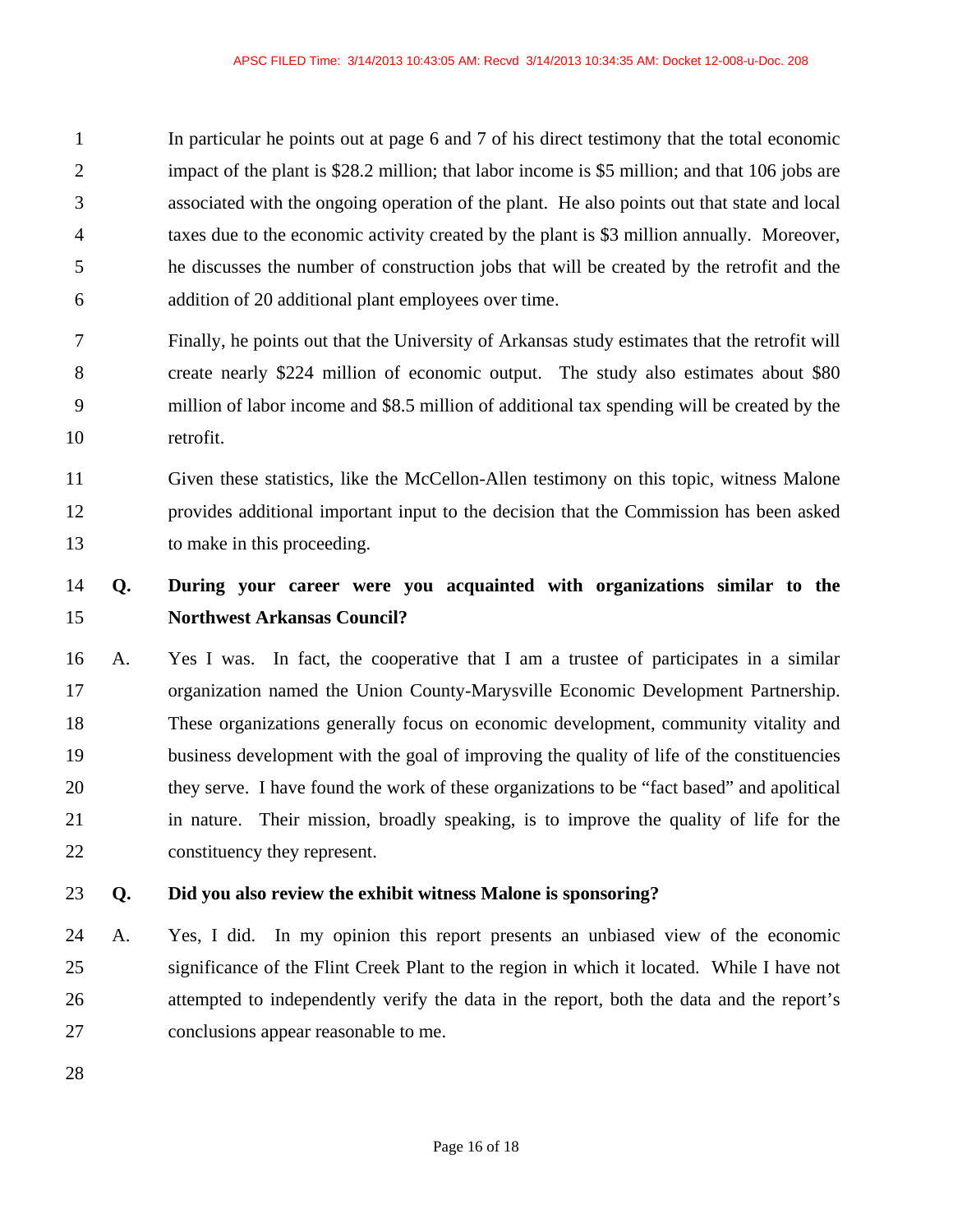# 1 **VI. SUMMARY AND CONCLUSION**

### 2 **Q. Please summarize your testimony.**

- 3 A. I believe the company and AECC have presented important additional information 4 regarding the economic impacts of the Flint Creek Plant, as well as the potential rate 5 consequences of shutting down the plant. In my opinion they have demonstrated that the 6 plant provides important economic benefits to Northwestern Arkansas and that absent the 7 continued operation of the plant that region will be adversely affected.
- 8 I have no formal opinion on the information discussed in Mr. Nickell's testimony, but I 9 agree that the issues contained therein are worthy of consideration. All this information 10 should be given consideration by the Commission, along with all of the other evidence it 11 has before it, in reaching a final decision in this matter.
- 12 After reviewing the record to date, and in light of the uncertainties involved with 13 estimating future costs, I have reached the conclusion that proceeding with the Flint 14 Creek retrofit is a reasonable course of action and is more likely than not to be in the 15 public interest.

### 16 **Q. Does this conclude your testimony at this time?**

17 A. Yes.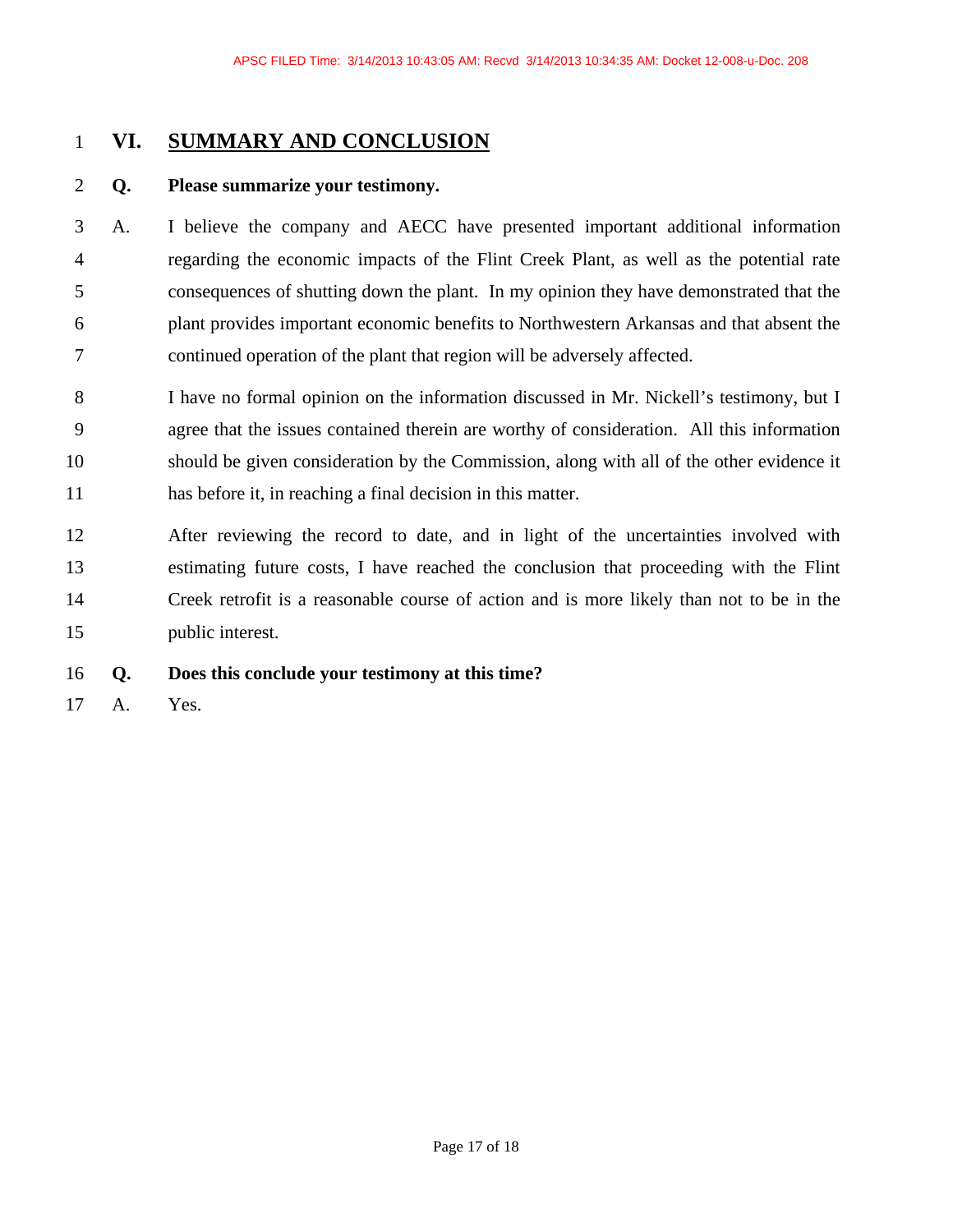### **EXHIBIT WND-1 Page 1 of 3**

### **Qualifications of William N. D'Onofrio**

# **Work Experience:**

## **D'Onofrio & Associates, LLC**

| <b>Founder and Principal Consultant</b>                            | $10/2005$ - Present |
|--------------------------------------------------------------------|---------------------|
| A rate regulatory consulting firm specializing in electric utility |                     |

### ig ritut specializing i regulatory issues.

# **American Electric Power Service Corporation (Services company subsidiary of American Electric Power ("AEP") Co., Inc.)**

| <b>Vice President – Utility Business Services</b><br>Responsible for strategy, planning, budgeting, cost control,<br>associated business development and other revenue collection<br>for an 11 state utility holding company system.                                                                                                                                         | $2004 - 9/2005$ |
|------------------------------------------------------------------------------------------------------------------------------------------------------------------------------------------------------------------------------------------------------------------------------------------------------------------------------------------------------------------------------|-----------------|
| Vice President – Strategy (Shared Services)<br>Responsible for the development and functioning of a Shared<br>Services organization including IT, HR, General Services, Supply<br>Chain, and Telecommunication. Developed service level<br>agreements, product catalogues and a billing system to promote<br>efficiency, transparency and appropriate distribution of costs. | $2000 - 2003$   |
| <b>Vice President – Regulatory Services/Policy</b><br>Responsible for rate regulatory matters for a seven state electric<br>utility holding company system. Company's chief spokesman<br>on industry restructuring matters.                                                                                                                                                  | $1998 - 1999$   |
| <b>Director – Distribution Regions</b><br>Responsible for the operation and maintenance of six electric<br>Distribution regions serving more than 1 million customers over<br>a four state service area.                                                                                                                                                                     | $1996 - 1997$   |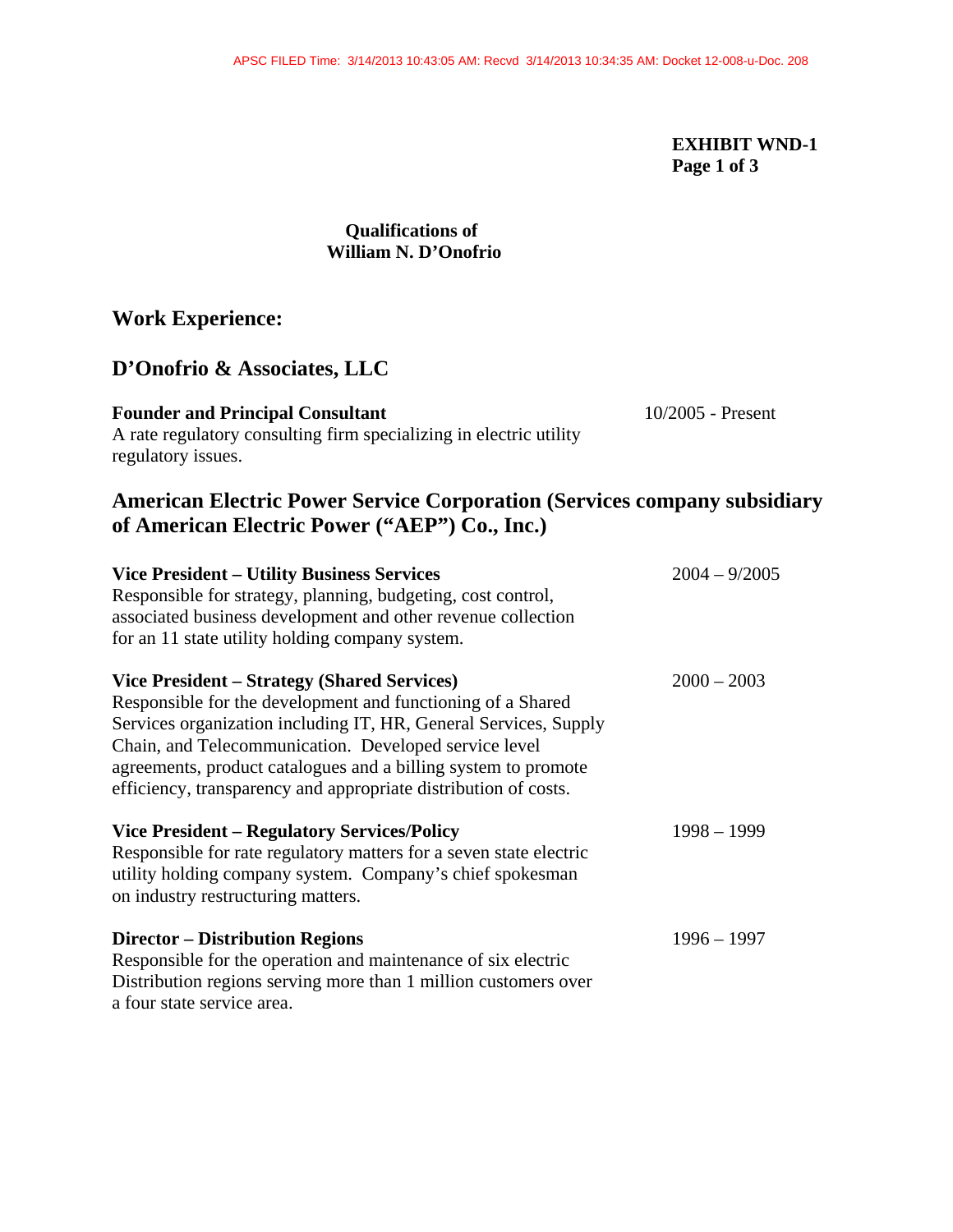# **EXHIBIT WND-1 Page 2 of 3**

# **Indiana Michigan Power Company (Operating company subsidiary of AEP)**

| Vice President and Director - Administration/Operations              | $1984 - 1995$ |
|----------------------------------------------------------------------|---------------|
| (Member of IMPCO's Board of Directors)                               |               |
| Officer in charge of rate regulatory, accounting, budgeting          |               |
| and major customer relationships for an operating utility company    |               |
| with operations in two states and FERC over an approximate 10        |               |
| year period. Lead policy witness in numerous base rate cases         |               |
| before state commissions and the FERC. Also responsible for          |               |
| annual and or quarterly energy cost filings.                         |               |
| Responsible for transmission and distribution and division operating |               |
| and customer service matters for an approximate two year period.     |               |
| <b>American Electric Power Service Corporation</b>                   |               |
| <b>Assistant Treasurer &amp; Director Treasury of the Staff</b>      | 1977 - 1983   |
| Leadership of a staff of in-house CPAs responsible for determining   |               |
| appropriate accounting policies and procedures for a seven state     |               |
| registered holding company system. Accounting liaison with the       |               |
| regulatory function. Testified in numerous base rate cases on        |               |
| accounting and tax issues.                                           |               |
| <b>Assistant to SVP Regulation</b>                                   | $1975 - 1977$ |
| Staff member of the corporate regulatory department, responsible     |               |
| for providing strategy, accounting and tax support for several       |               |
| electric utility operating company rate departments.                 |               |
| <b>Assistant to EVP &amp; Chief Accounting Officer</b>               | $1972 - 1975$ |
| Responsible for researching and recommending regulatory              |               |
| accounting policies and procedures, reporting on monthly earnings    |               |
| trends and interfacing with corporate and operating company          |               |
| rate functions.                                                      |               |
| Price Waterhouse & Co.                                               |               |
| <b>Audit Staff</b>                                                   | $1969 - 1972$ |
| <b>Franklin University</b>                                           |               |
| <b>Adjunct Professor of Accounting</b>                               | $2003 - 2009$ |
|                                                                      |               |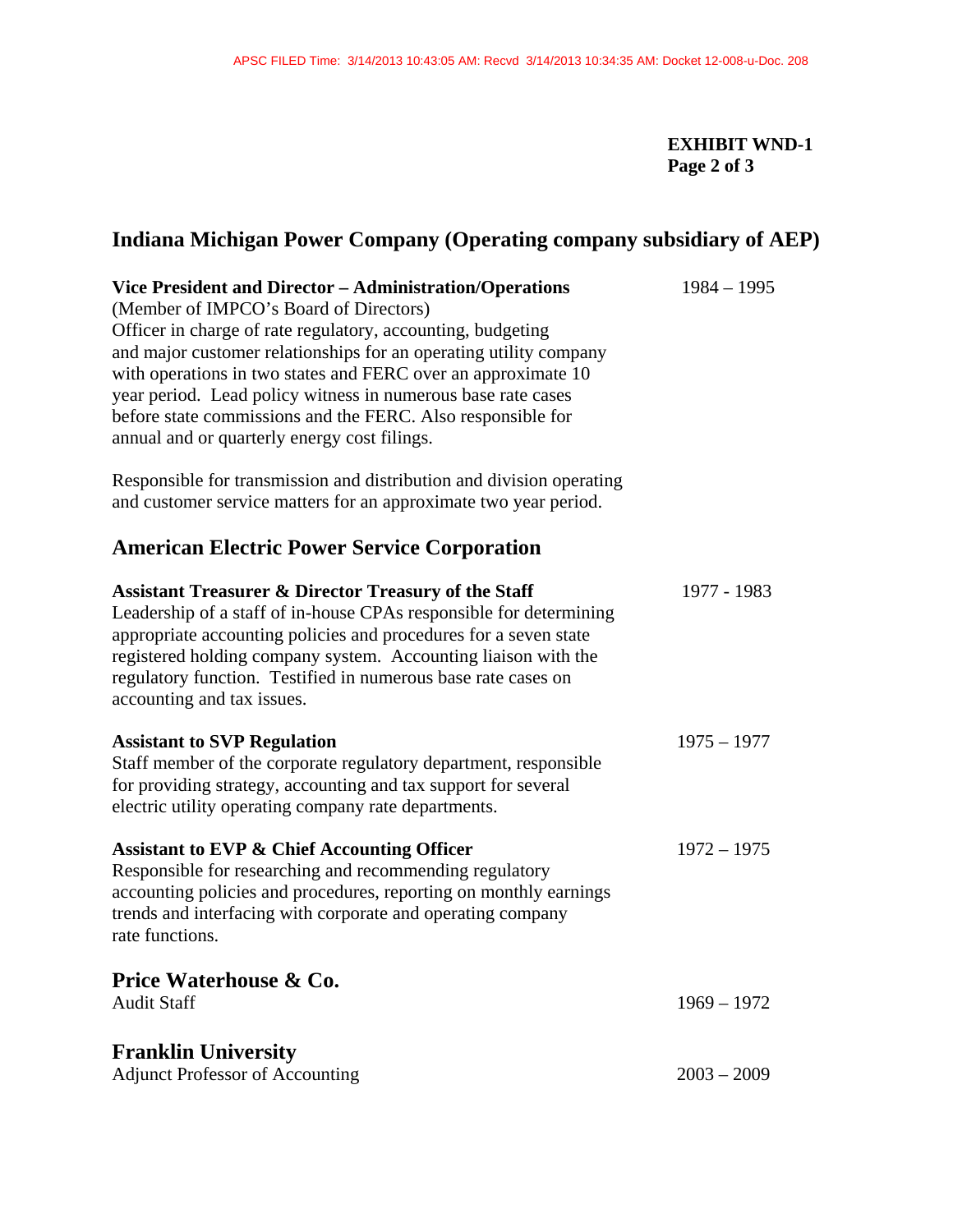|                                                                                                                                         |                                                                         | <b>EXHIBIT WND-1</b><br>Page 3 of 3 |
|-----------------------------------------------------------------------------------------------------------------------------------------|-------------------------------------------------------------------------|-------------------------------------|
| <b>Capital University</b><br><b>Adjunct Professor of Accounting</b>                                                                     |                                                                         | 2003                                |
| <b>Union Rural Electric Cooperative</b><br>Trustee and Secretary/Treasurer                                                              |                                                                         | 2007 - Present                      |
| <b>Education:</b>                                                                                                                       |                                                                         |                                     |
| <b>Darden Graduate School of Business</b>                                                                                               | The Executive Program                                                   | 1987                                |
| <b>St. John's University</b>                                                                                                            | M.B.A., Controllership                                                  | 1973                                |
| <b>St. John's University</b>                                                                                                            | B.S., Accounting                                                        | 1969                                |
| I have also completed numerous continuing professional education (CPE) courses as a<br>requirement of maintaining my CPA certification. |                                                                         |                                     |
| <b>Certification / Affiliations:</b>                                                                                                    |                                                                         |                                     |
| <b>Certified Public Accountant</b> – New York (1973); Indiana (1985); Ohio (2005)*<br>* Practicing Permit in effect.                    |                                                                         |                                     |
| <b>American Institute of Certified Public Accountants</b>                                                                               |                                                                         | $1973$ – Present                    |
|                                                                                                                                         | <b>Ohio Society of Certified Public Accountants</b><br>$2005$ – Present |                                     |

| <b>Credentialed Cooperative Director – National Rural Electric</b> |      |
|--------------------------------------------------------------------|------|
| <b>Cooperative Association</b>                                     | 2008 |
|                                                                    |      |

**Board Leadership Certificate - National Rural Electric Cooperative Association** 2012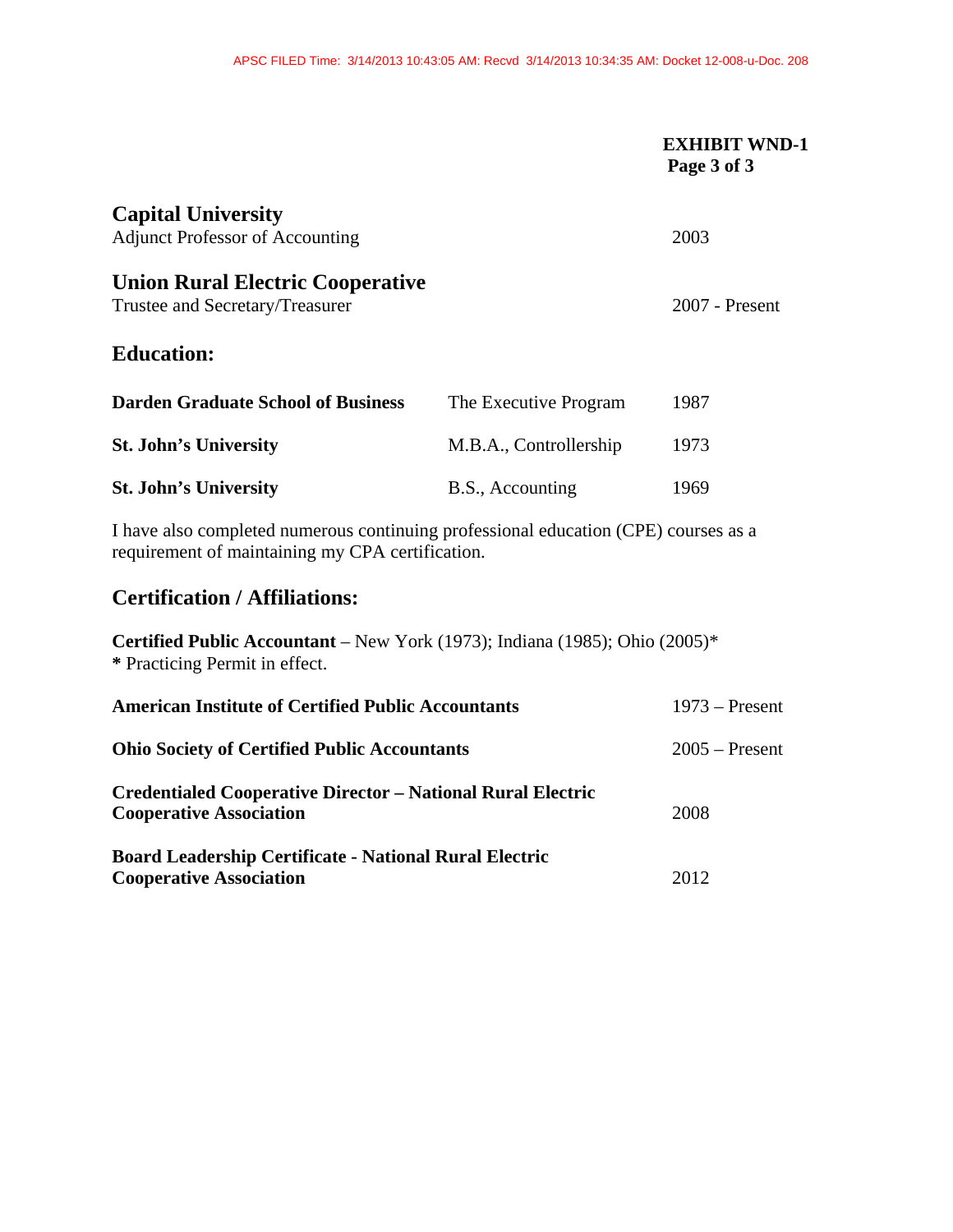# **EXHIBIT WND-2 Page 1 of 4**

# **Testimony Presented by William N. D'Onofrio, CPA Beginning in 1975 to the Present In Chronological Order**

| Case No.<br>U-5281                                            | <b>Regulatory Body</b><br>Michigan Public Service<br>Commission (MPSC) | <b>Subject of Testimony</b><br>Deferred federal income tax theory; alternative methods<br>of financing new plant investments.                                                                            |  |
|---------------------------------------------------------------|------------------------------------------------------------------------|----------------------------------------------------------------------------------------------------------------------------------------------------------------------------------------------------------|--|
| 8907<br>West Virginia Public<br>Service Commission<br>(WVPSC) |                                                                        | Alternative methods of financing new plant investments.                                                                                                                                                  |  |
| 35251                                                         | Commission (IURC)                                                      | Indiana Utility Regulatory Federal income tax accounting; deferred Federal<br>income tax theory; appropriate use of effective tax<br>rates.                                                              |  |
| 9091                                                          | WVPSC                                                                  | Consolidated federal income tax savings.                                                                                                                                                                 |  |
| 7164                                                          | Commission (KPSC)                                                      | Kentucky Public Service Alternative methods of financing new plant investments.                                                                                                                          |  |
| 6595                                                          | Tennessee Public<br><b>Service Commission</b><br>(TPSC)                | Deferred federal income tax theory; consolidated<br>federal income tax savings.                                                                                                                          |  |
| 78-676-EL-AIR                                                 | <b>Public Utilities</b><br>Commission of Ohio<br>(PUCO)                | Deferred federal income tax theory; Federal income<br>tax accounting.                                                                                                                                    |  |
| ER-78-3792 et al.                                             | <b>Federal Energy</b><br><b>Regulatory Commission</b><br>(FERC)        | Deferred federal income tax theory.                                                                                                                                                                      |  |
| U-6148                                                        | <b>MPSC</b>                                                            | Deferred federal income tax theory; Federal income<br>tax accounting; regulatory treatment of test facilities;<br>earnings erosion allowance; alternative methods of<br>financing new plant investments. |  |
| 7489                                                          | <b>KPSC</b>                                                            | Interest synchronization; accounting for new office<br>building.                                                                                                                                         |  |
| 34588 (R)                                                     | <b>IURC</b>                                                            | Federal income tax accounting.                                                                                                                                                                           |  |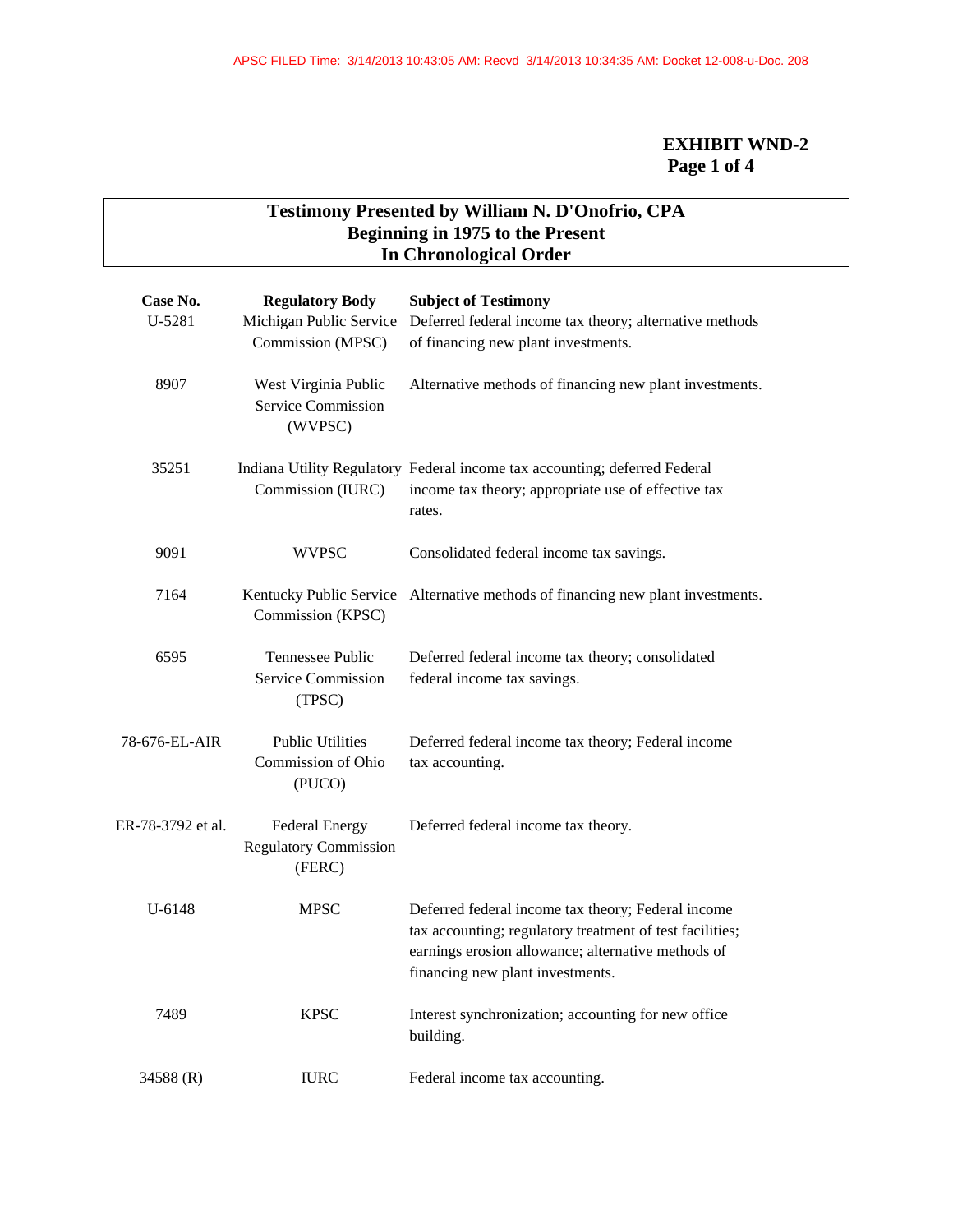## **EXHIBIT WND-2 Page 2 of 4**

| Case No.            |             | <b>Regulatory Body Subject of Testimony</b>                           |
|---------------------|-------------|-----------------------------------------------------------------------|
| 36150               | <b>IURC</b> | Federal income tax accounting; deferred Federal                       |
|                     |             | income tax theory.                                                    |
| 7900                | <b>KPSC</b> | Federal income tax accounting; interest synchronization.              |
| I&MECO v. Pounds    | Indiana     | Condemnation of property for construction of<br>utility plant.        |
| $8058$ ; $8058$ (R) | <b>KPSC</b> | Recovery of deferred fuel expenses.                                   |
| 80-367-EL-AIR       | <b>PUCO</b> | Federal income tax accounting; tax loss carry-forwards.               |
| ER-79-332 et al.    | <b>FERC</b> | Deferred federal income tax theory.                                   |
| U-6927              | <b>MPSC</b> | Economic Recovery Tax Act of 1981                                     |
| 81-1058-EL-AIR      | <b>PUCO</b> | Federal income tax accounting; deferred Federal<br>income tax theory. |
| 81-782-EL-AIR       | <b>PUCO</b> | Federal income tax accounting; deferred Federal<br>income tax theory. |
| 8429                | <b>KPSC</b> | Economic Recovery Tax Act of 1981; Federal income<br>tax accounting.  |
| 34588 (R)           | <b>IURC</b> | Federal income tax accounting.                                        |
| 35251 $(R)$         | <b>IURC</b> | Federal income tax accounting.                                        |
| U-7117              | <b>MPSC</b> | Economic Recovery Tax Act of 1981; Federal income<br>tax accounting.  |
| 36760               | <b>IURC</b> | Economic Recovery Tax Act of 1981.                                    |
| U-7112              | <b>MPSC</b> | Economic Recovery Tax Act of 1981.                                    |
| U-82-7116           | <b>TPSC</b> | Economic Recovery Tax Act of 1981; Federal income<br>tax accounting.  |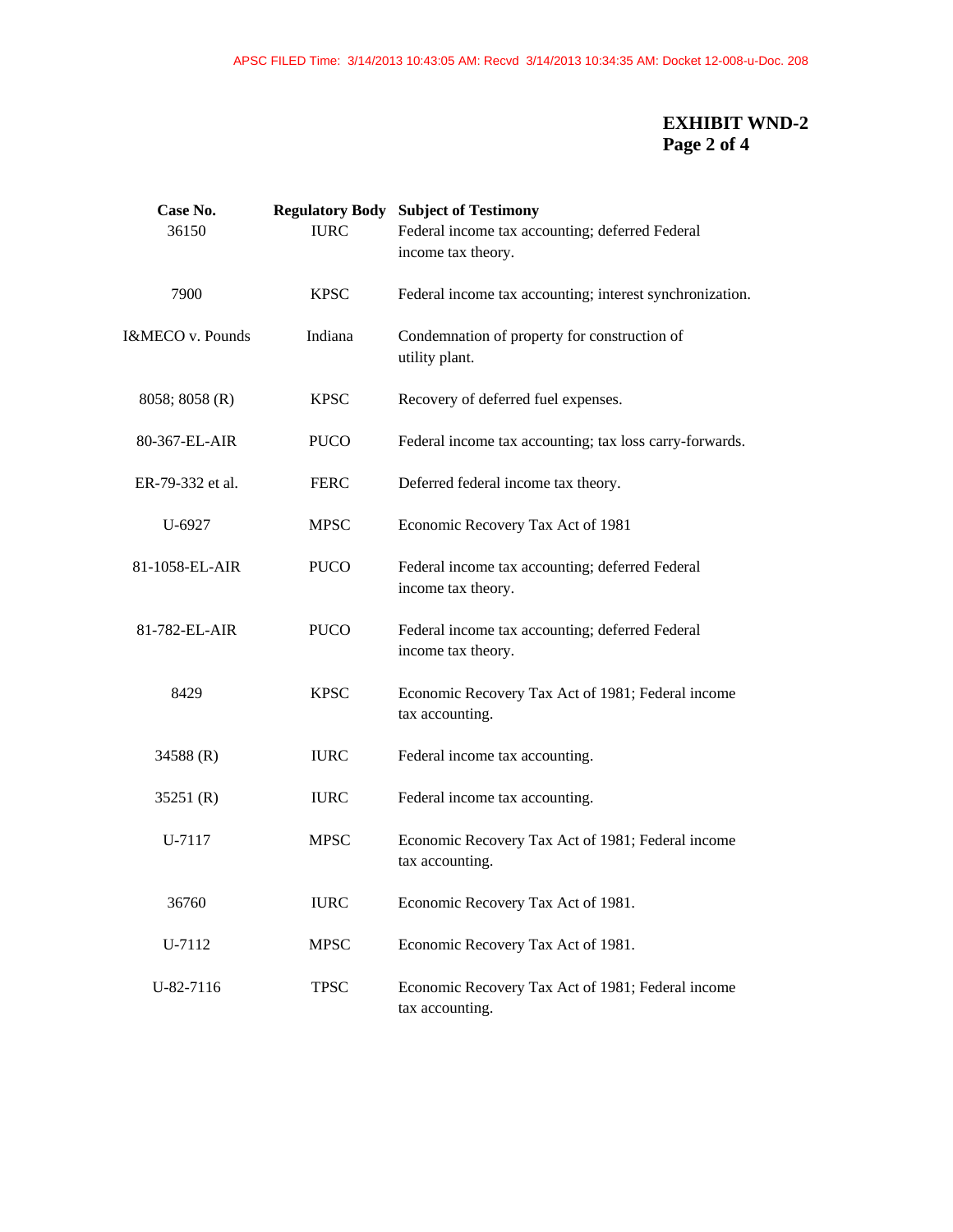## **EXHIBIT WND-2 Page 3 of 4**

| Case No.<br>82-162-E-42T | <b>Regulatory Body</b><br><b>WVPSC</b> | <b>Subject of Testimony</b><br>Economic Recovery Tax Act of 1981; Federal income<br>tax accounting.          |
|--------------------------|----------------------------------------|--------------------------------------------------------------------------------------------------------------|
| 82-334-E-42T             | <b>WVPSC</b>                           | Economic Recovery Tax Act of 1981; Federal income<br>tax accounting.                                         |
| 8734                     | <b>KPSC</b>                            | Federal income tax accounting; alternative methods of<br>financing new plant investments.                    |
| 83-314_EL-AIR            | <b>PUCO</b>                            | Federal income tax accounting.                                                                               |
| U-7791                   | <b>MPSC</b>                            | Lead policy witness re: increase in electric rates for new base load generation<br>and other cost increases. |
| 37251                    | <b>IURC</b>                            | Lead policy witness re: increase in electric rates for new base load generation<br>and other cost increases. |
| 37457                    | <b>IURC</b>                            | Lead policy witness re: increase in electric rates.                                                          |
| ER-84-587 et al.         | <b>FERC</b>                            | Lead policy witness re: increase in electric rates for new base load generation<br>and other cost increases. |
| U-8041                   | <b>MPSC</b>                            | Request to normalize fuel expenses for fossil fired generation plant.                                        |
| 37470                    | <b>IURC</b>                            | Request to normalize fuel expenses for fossil fired generation plant.                                        |
| 38063<br>38063-S1        | <b>IURC</b>                            | Lead policy witness; FASB requirements re: phase-in<br>plan for new utility plant; Tax Reform Act of 1986    |
| U-8685                   | <b>MPSC</b>                            | Tax Reform Act of 1986                                                                                       |
| ER-88-30 et al.          | <b>FERC</b>                            | Lead policy witness re: increase in electric rates for new base load generation<br>and other cost increases  |
| U-9656                   | <b>MPSC</b>                            | Lead policy witness re: increase in electric rates for new base load generation<br>and other cost increases  |
| 38728                    | <b>IURC</b>                            | Lead policy witness re: increase in electric rates for new base load generation<br>and other cost increases  |
| ER-90-269 et al.         | <b>FERC</b>                            | Lead policy witness re: general increase in electric rates.                                                  |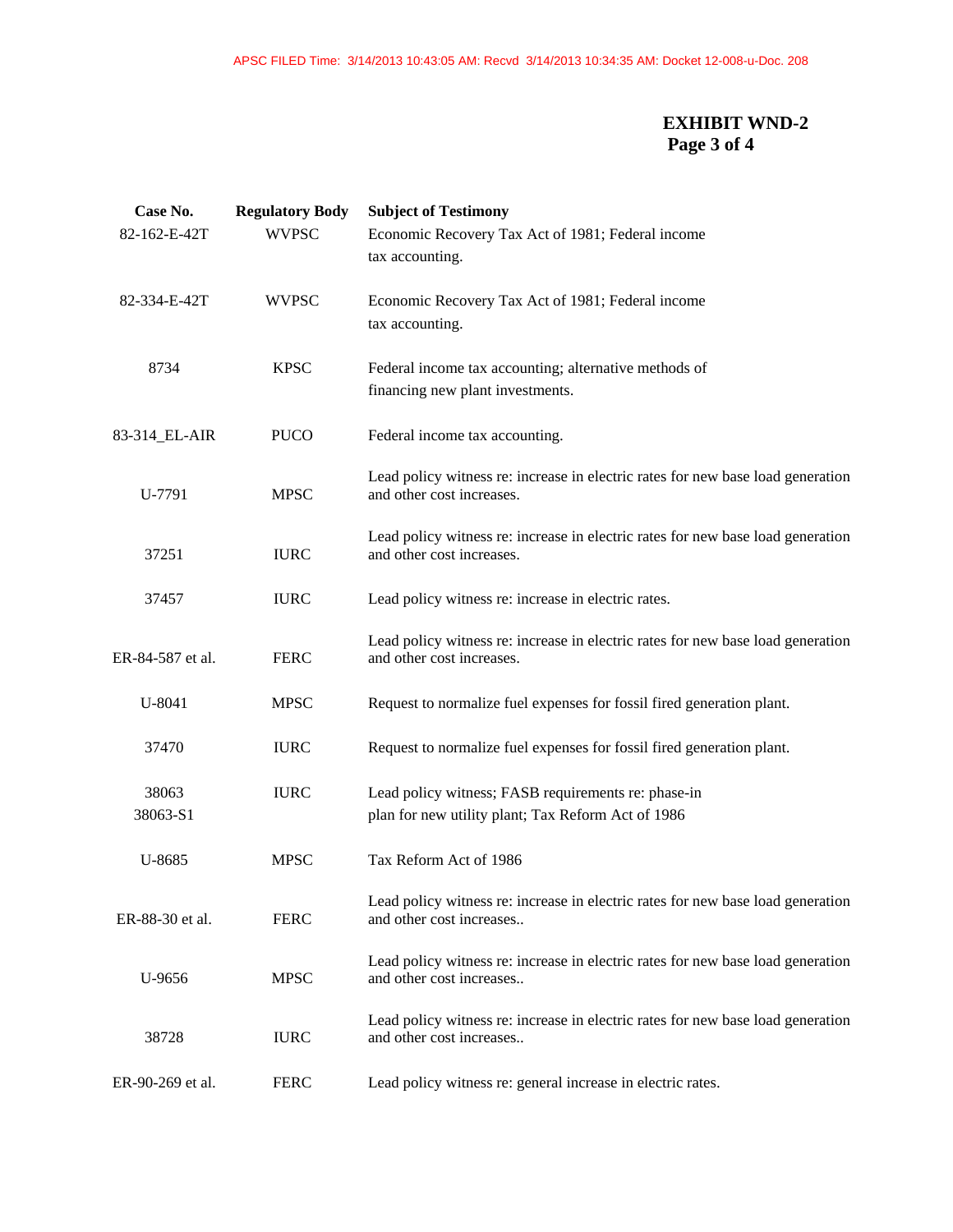## **EXHIBIT WND-2 Page 4 of 4**

| 39314                        | <b>IURC</b>     | Lead policy witness re: general increase in electric rates.                                                                                                 |
|------------------------------|-----------------|-------------------------------------------------------------------------------------------------------------------------------------------------------------|
| 98-0452-E-GI                 | <b>WVPSC</b>    | Open access to the electric supply markets and<br>development of a plan to deregulate electricity.                                                          |
| 28840                        | <b>PUCT</b>     | Regulatory treatment of affiliated costs of IT, HR, Supply<br>Chain and General Services.                                                                   |
| $05-116-U$<br>$06 - 055 - U$ | Arkansas Public | Fuel and purchased power costs; coal inventory policies; rail contract issue<br>Service Commission re: prudence review of energy cost recovery rate filing. |
| 9173                         | Maryland PSC    | Tax effects of sale of nuclear assets.                                                                                                                      |
| 4311 IGCC S1                 | Indiana         | Ex parte communications by company officials with the IURC chair.                                                                                           |
| Senate Bill 3                | Sub-committees  | Ohio Senate & House Electric utility industry restructuring.                                                                                                |